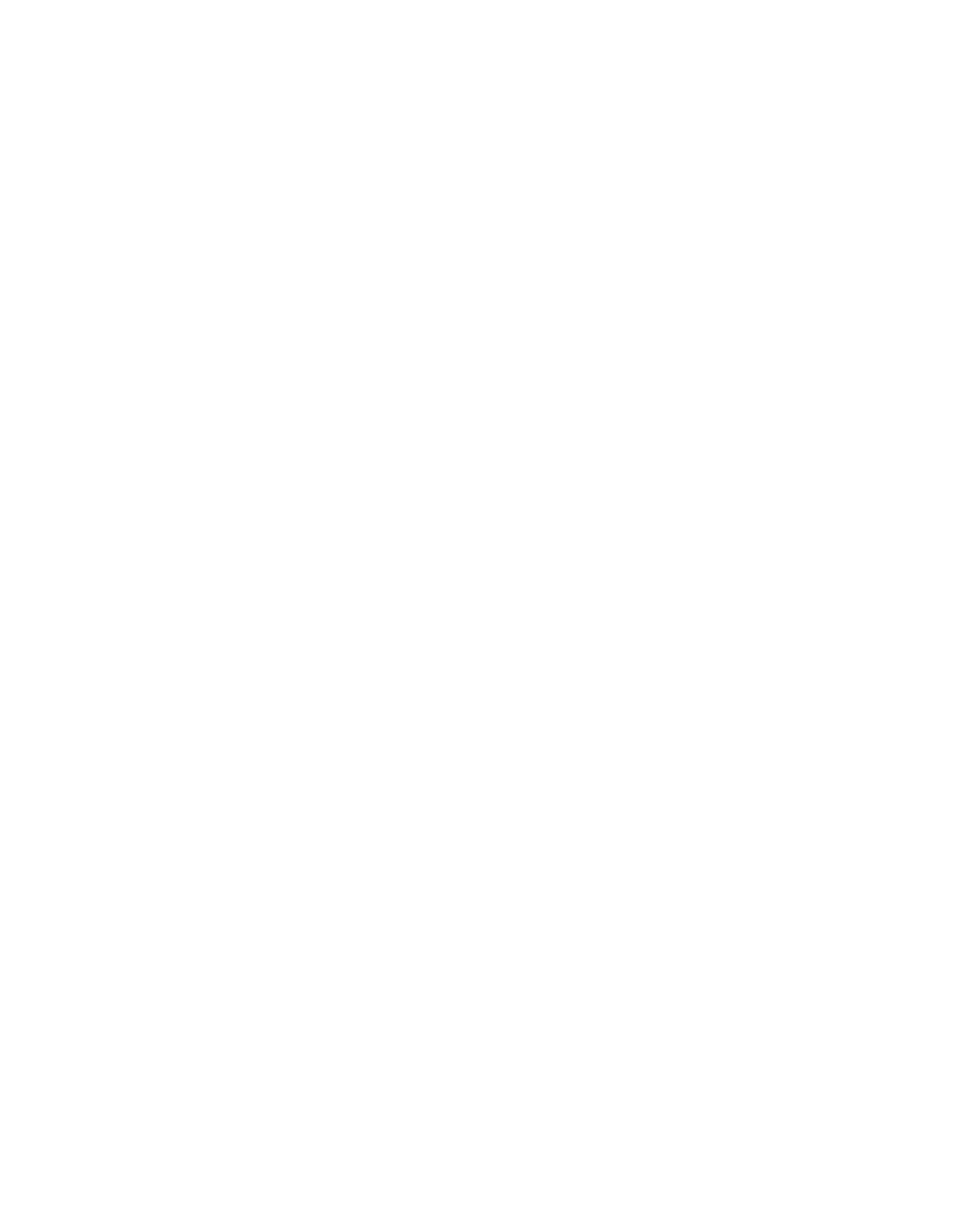ST VINCENT AND THE GRENADINES

# CONSUMER PRICE INDE)  $20 -$

 $III 0.11$ 

眼

**Streets** 

清算書簿

 $0.11176$ 

**STATISTICAL OFFICE Central Planning Division** Ministry of Finance and Economic Planning December, 2010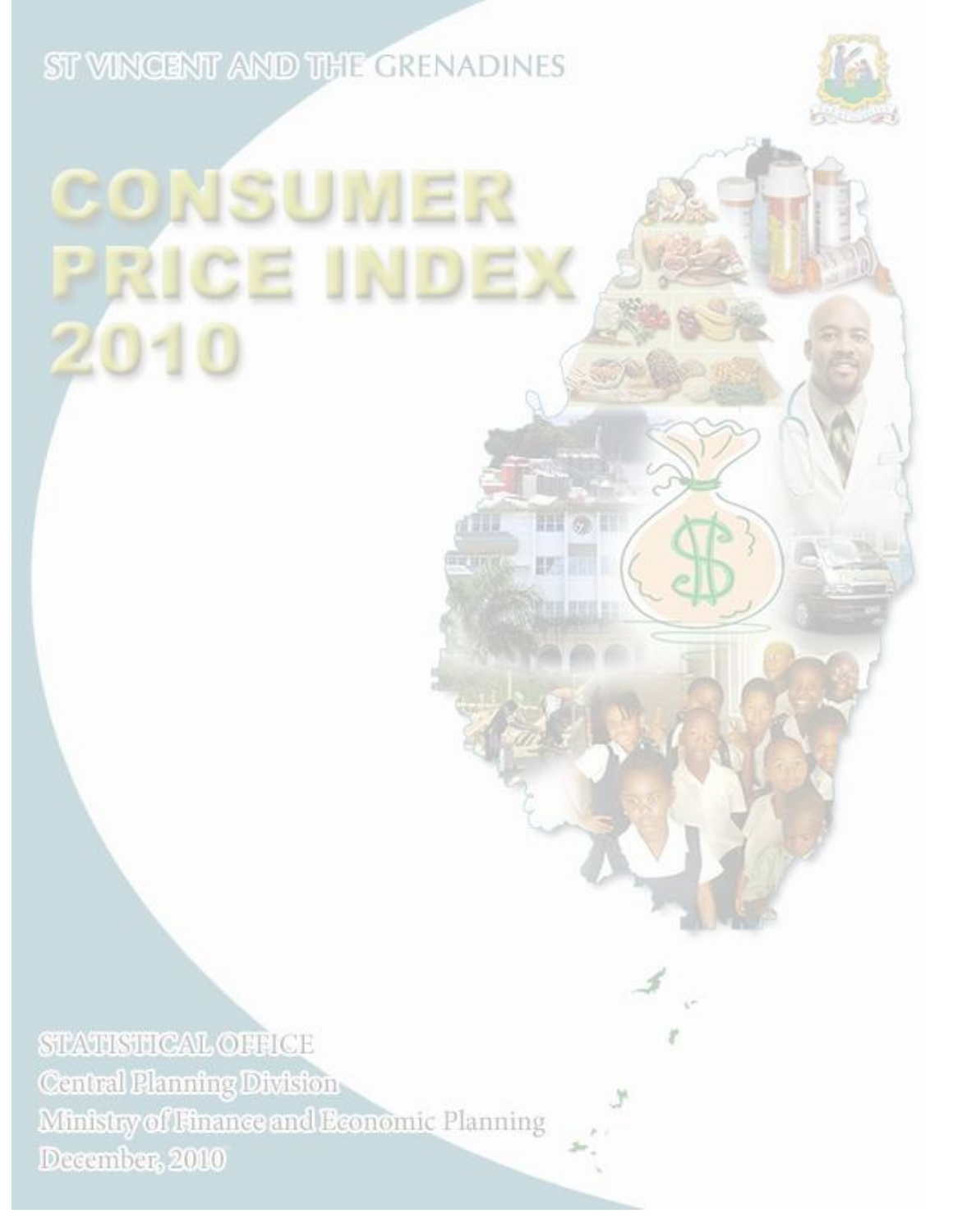### PUBLISHED & PRINTED BY

### **STATISTICAL OFFICE CENTRAL PLANNING DIVISION MINISTRY OF FINANCE AND ECONOMIC PLANNING KINGSTOWN, ST. VINCENT AND THE GRENDINES**

Telephone: (784) 457-2921 Fax: (784) 456-2430 E-mail: [svg.stats@](mailto:svg.stats)mail.gov.vc Website:

© COPYRIGHT 2010

DATA FROM THESE TABLES MAY BE REPRODUCED WITH ACKNOWLEDGEMENT FROM SOURCE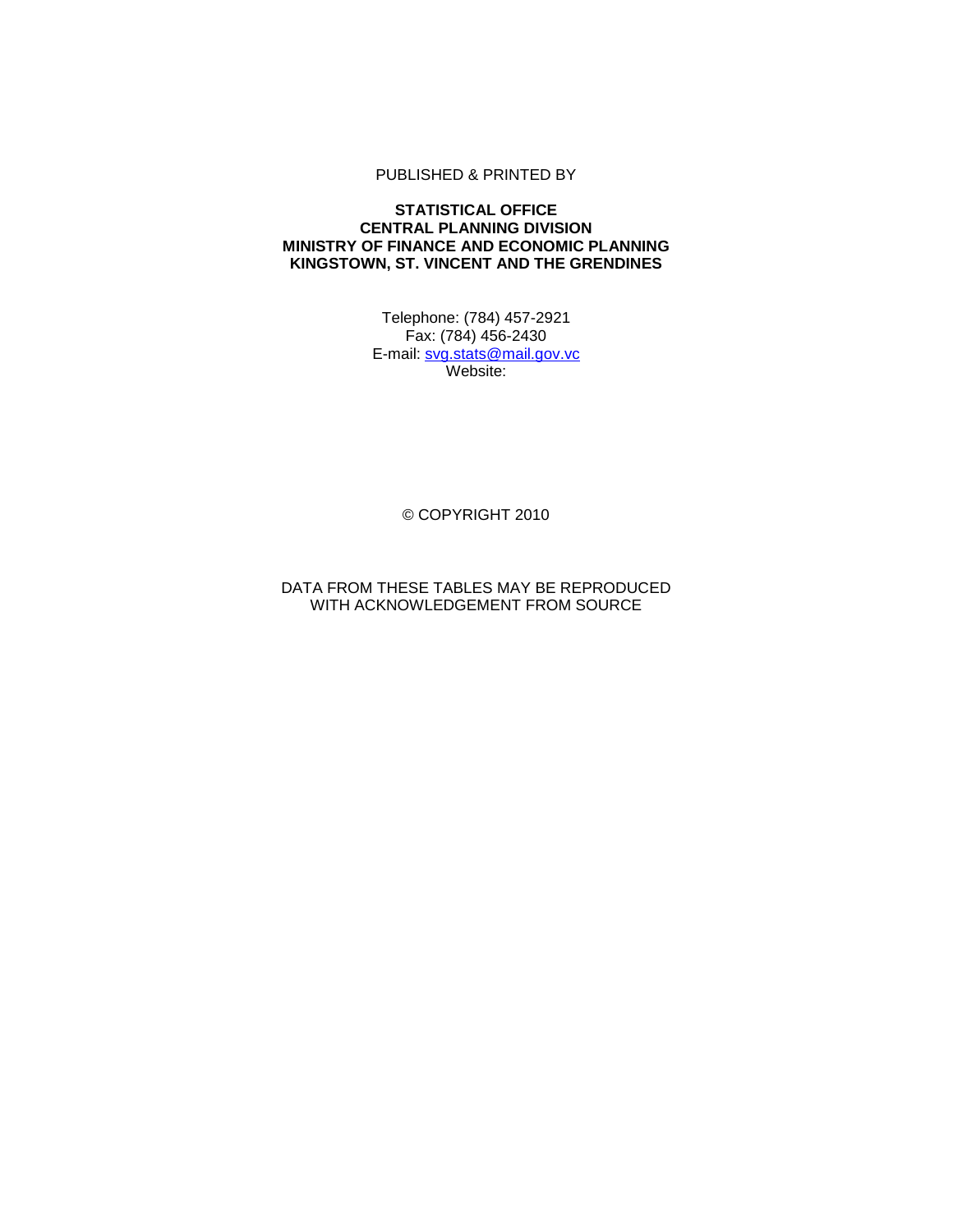# **TABLE OF CONTENTS**

| $\mathbf{L}$ |                                                           |  |
|--------------|-----------------------------------------------------------|--|
| II.          |                                                           |  |
| III.         |                                                           |  |
| IV.          |                                                           |  |
| V.           |                                                           |  |
|              |                                                           |  |
|              |                                                           |  |
|              |                                                           |  |
| VI.          |                                                           |  |
|              |                                                           |  |
|              | MATCHED PRICE OBSERVATIONS AND IMPUTING MISSING PRICES 24 |  |
|              |                                                           |  |
|              |                                                           |  |
|              |                                                           |  |
|              |                                                           |  |
|              |                                                           |  |
| VII.         |                                                           |  |
|              |                                                           |  |
| VIII.        |                                                           |  |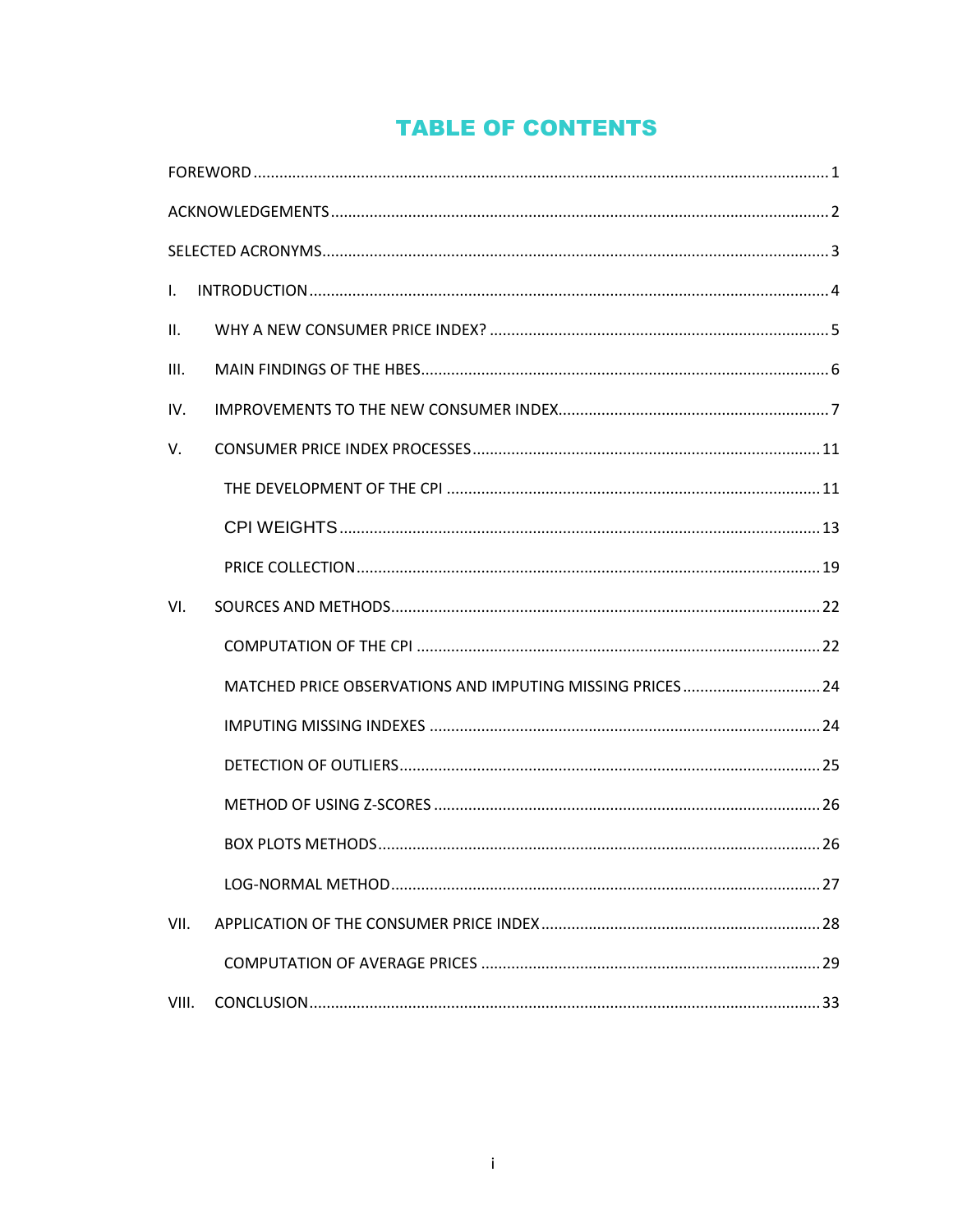## TABLES AND CHARTS

|           | Table Index.                                                                                                    | Page            |
|-----------|-----------------------------------------------------------------------------------------------------------------|-----------------|
| 1.0       | COICOP Division with Examples of Items in Each Category                                                         | 12 <sub>2</sub> |
| 2.0       | Summary of Divisions by Annual Expenditure and Weight14                                                         |                 |
| 3.0       | Comparison of Current and Revised Weights on the COICOP Structure<br>(Expenditure Shares                        | 16              |
| 4.0       | Comparison of St. Vincent and the Grenadines Weights with other ECCU<br>countries by COICOP Division 2010 = 100 | 18              |
| 5.0       | Classification, Weight, Number of Items and Outlets in the New Consumer<br>Price Index, 2010 = 100              | 20              |
| 6.0       | Classification, Weight, Number of Items and Outlets in the Old Consumer<br>Price Index, $2001 = 100$            | 21              |
| 7.0       | Purchasing Power of EC\$100.00 (2005 - 2009)                                                                    | 28              |
| 8.0       | Computation of average prices Using Arithmetic and Geometric Mean                                               | 29              |
| 9.0       | Changes in the Consumer price Index Over the Past Three (3) Years                                               | 30              |
| 10.0      | Average Retail prices of Selected Items for the Period 2002 - 2009                                              | 31              |
|           | Chart Index                                                                                                     |                 |
| 1.0       | Structure of the New CPI Basket 2010=100                                                                        | 15              |
| 1.1       | Structure of the Old CPI Basket 2001 = 100                                                                      | 15              |
| Box Index |                                                                                                                 |                 |
|           |                                                                                                                 |                 |

| Key features of the Revised Consumer price Index |  |
|--------------------------------------------------|--|
| Geometric Average Formula (Jevons)               |  |
| Geometric Average Formula (Cobb-Douglas)         |  |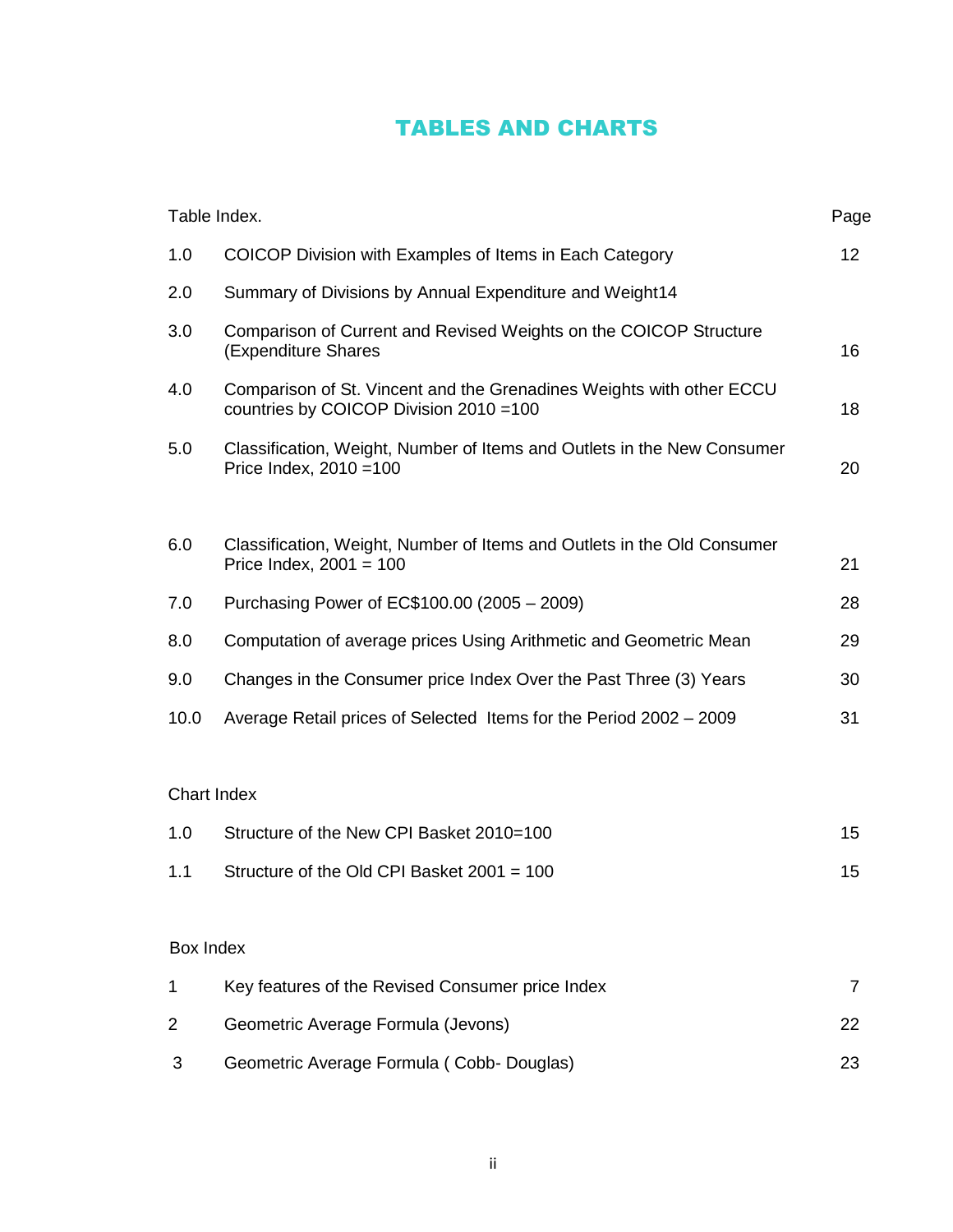### FOREWORD

<span id="page-6-0"></span>The *"Consumer Price Index 2010"* is the first publication on the sources and methods for compiling the Consumer Price Index, produced by the Staff of the Economic Statistics Unit, Statistical Office, Central Planning Division, Ministry of Finance and Economic Planning (MFEP). The objective of this report is to provide government planners, policymakers, business enterprises, academics and the general public with information on how the Statistical Office measures price movements that are the primary cause of inflation in St Vincent and the Grenadines. The statistics contained in this report are in accordance with the standard methodology adopted by the Eastern Caribbean member countries and is consistent with the recommendations of the 2004 *Consumer Price Index Manual* .

This publication reports on the outcome of the updating and rebasing St Vincent and the Grenadines Consumer Price Index from base year 2001 to base year 2010. The revising of the consumer price index series incorporated new data sources, and adopted new international methodological and classification standards

This report includes sections describing the sources and methods used to derive the Consumer the Consumer Price Index (CPI) and inflation rate which provides a guide to data users on the compilation and estimation process. It presents tables and charts on the CPI that are based on the Classification of Individual Consumption by Purpose (COICOP) and compare the current and revised weights of the CPI basket. It also provides average retail prices for selected items of the CPI basket.

The Statistical Office recognizes and commends the tremendous efforts of the staff of the Economic Statistics Unit and those who collected the prices and their unwavering commitment in bringing this updating exercise to a successful completion.

The tables and charts presented in this report should prove useful in analyzing the performance of economy. Any suggestions for improvement, comments or queries may be directed to the Statistical Office, Central Planning Division, Ministry of Finance and Economic Planning .

Roberto

*Gatlin Roberts Chief Statistician The Statistical Office Central Planning Division Ministry of Finance and Economic Planning*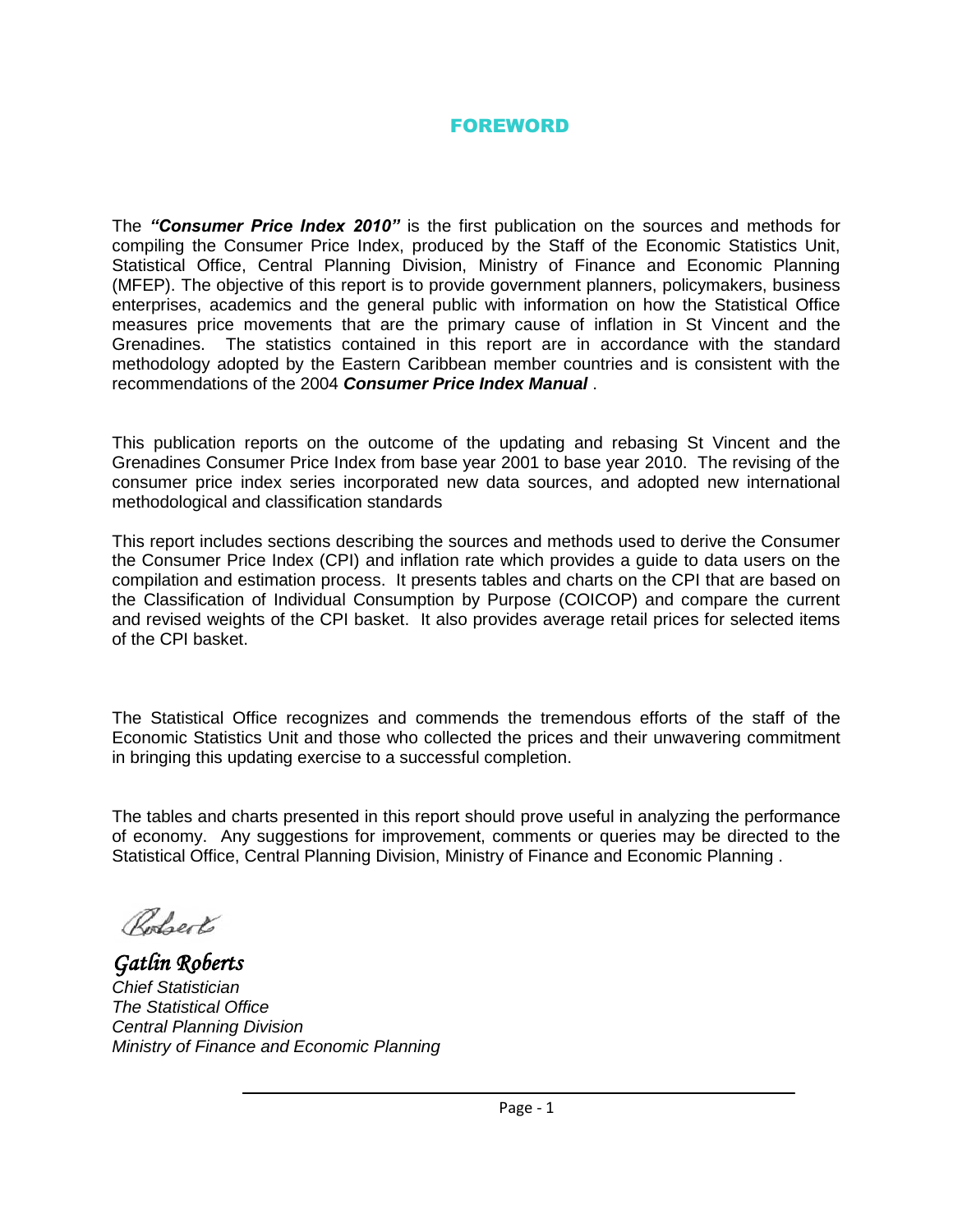### ACKNOWLEDGEMENTS

<span id="page-7-0"></span>The Statistical Office wishes to thank the business community, public corporations, government agencies, and everyone, who has contributed, in one way or another, to facilitate the completion of this report.

The production of Consumer Price Index report depends on a large set of data gathered from selected establishments and specially designed surveys, all of which involve the participation of a myriad of persons and institutions. The Statistical Office looks forward to your continued support.

The Statistical Office would like to acknowledge the significant contribution and the overwhelming support of Dr. Paul Armknecht, Statistics Adviser of the Caribbean Regional and Technical Assistance Centre (CARTAC), whose commitment cannot be over emphasized.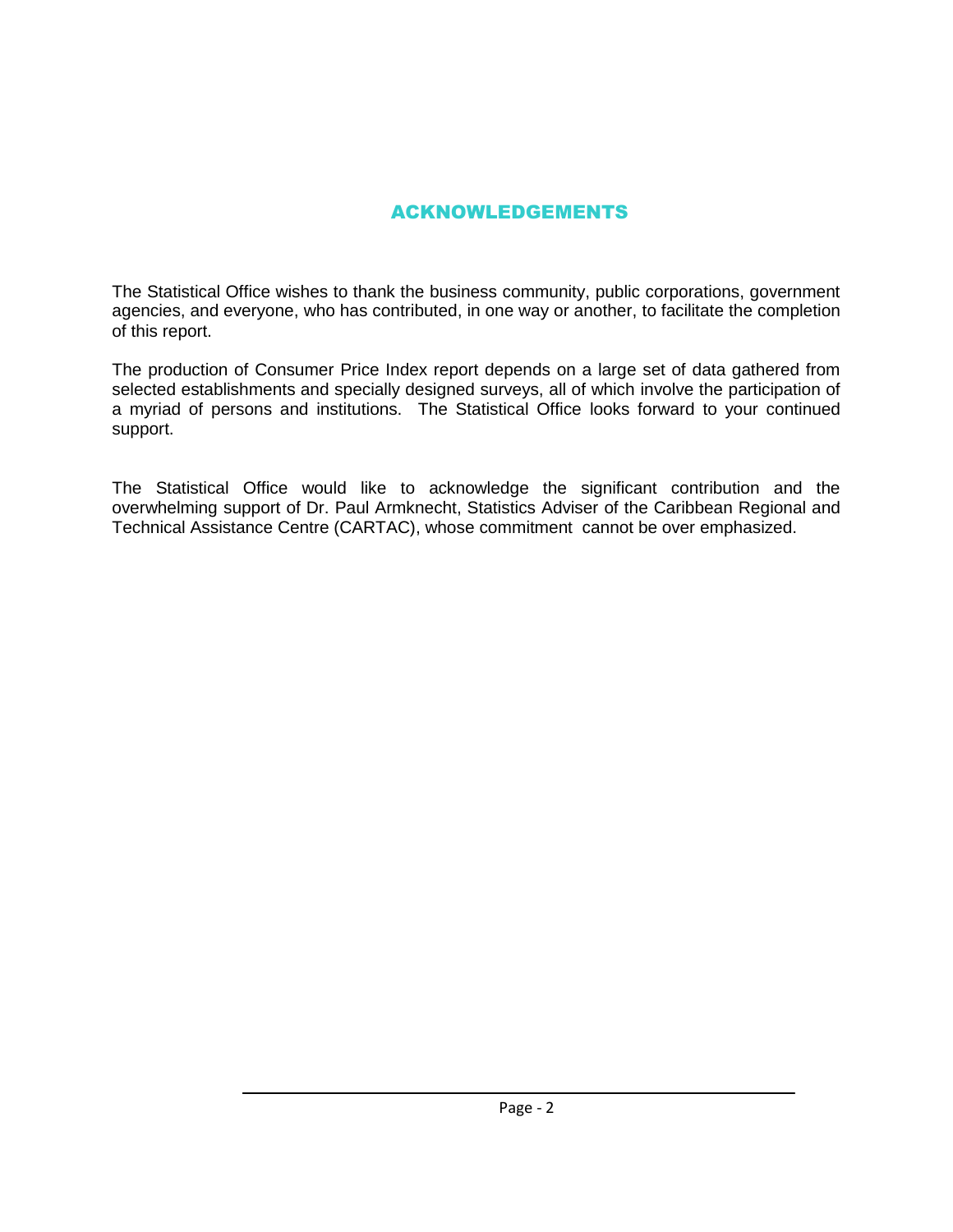### SELECTED ACRONYMS

- <span id="page-8-0"></span>CARTAC Caribbean Regional Technical Assistance Centre
- CDs Census Divisions
- COICOP Classification of Individual Consumption by Purpose
- CPI Consumer Price Index
- *CPI Manual Consumer Price Index Manual: Theory and Practice, 2004*
- ECCB Eastern Caribbean Central Bank
- ECCU Eastern Caribbean Currency Union
- EDs Enumeration Districts
- HBES Household Budget and Expenditure Survey
- IMF International Monetary Fund
- MFEP Ministry of Finance and Economic Planning
- PIPS Price Index Processing Software
- PSU Primary Sampling Unit
- SO Statistical Office
- UN United Nations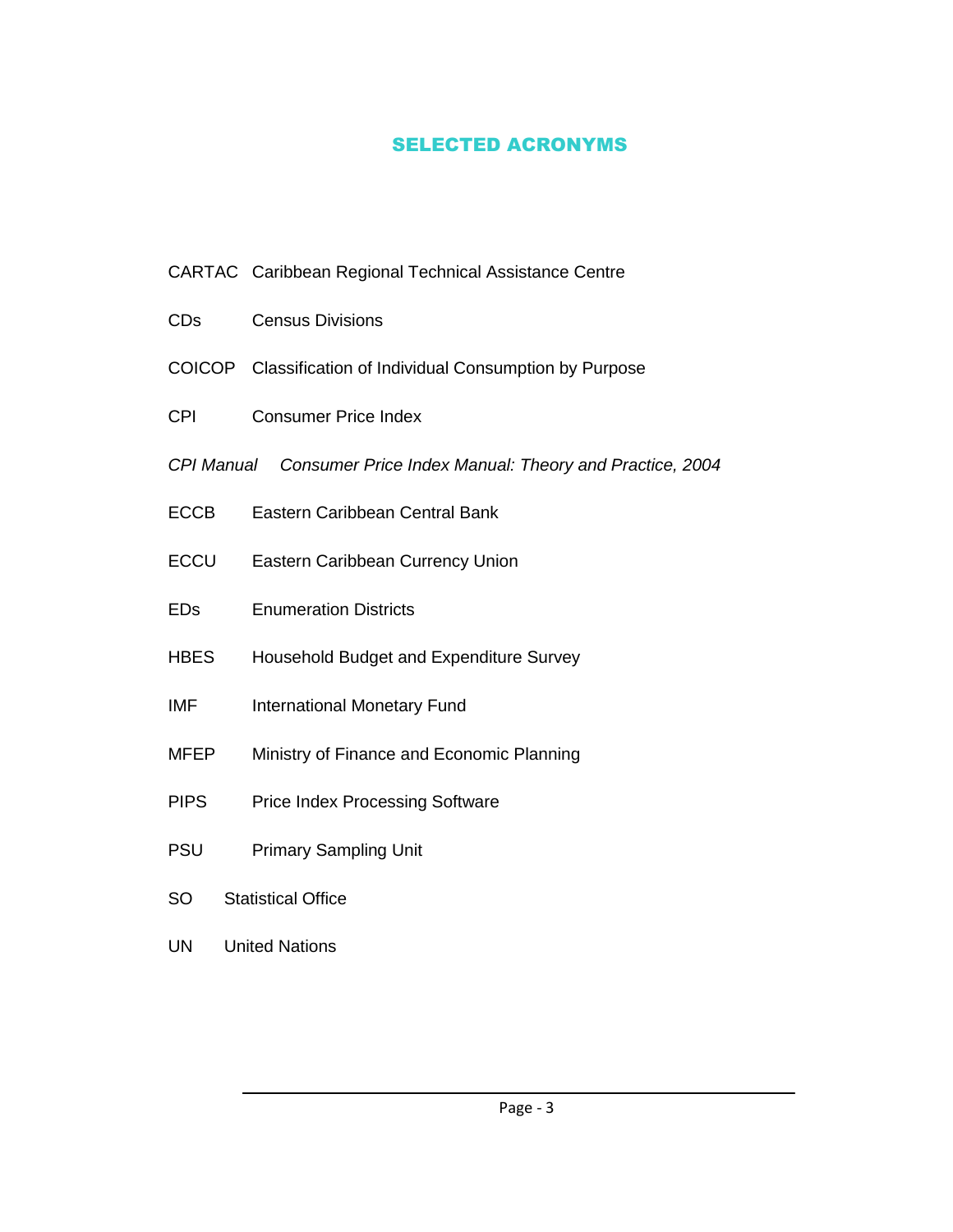### **REVISING ST. VINCENT AND THE GRENADINES CONSUMER PRICE INDEX JANAUARY 2010**

The Consumer Price Index, commonly referred to as the CPI is one of the most important statistic produced by the Statistical Office, Central Planning Division, Ministry of Finance and Economic Planning (MFEP). It is designed to provide information on trends in consumer prices and real cost-of-living of the population. It is an important economic indicator and is used to adjust prices in order to measure real economic growth.

### I. INTRODUCTION

<span id="page-9-0"></span>The Consumer Price Index (CPI) is a measure of the change in average prices of a fixed basket of goods and services purchased by consumers in a specified reference period. The CPI measures the rate of inflation or alternatively changes in the cost of living for households. Generally, the CPI "basket" includes those goods and services frequently purchased by consumers and represents an important part of their expenditure.

The CPI definition emphasizes three important points:

- 1. Between any two periods, some prices may increase, some decrease and others may be unchanged but the index will change based on the average movement of all prices.
- 2. The index measures the purchasing power over time as it relates to a fixed basket of goods and services.
- 3. The index is essentially a consumer price index and therefore measures changes in the price of goods and services purchased by households. It does not include capital goods or the goods and services typically purchased by enterprises and or government for business purpose.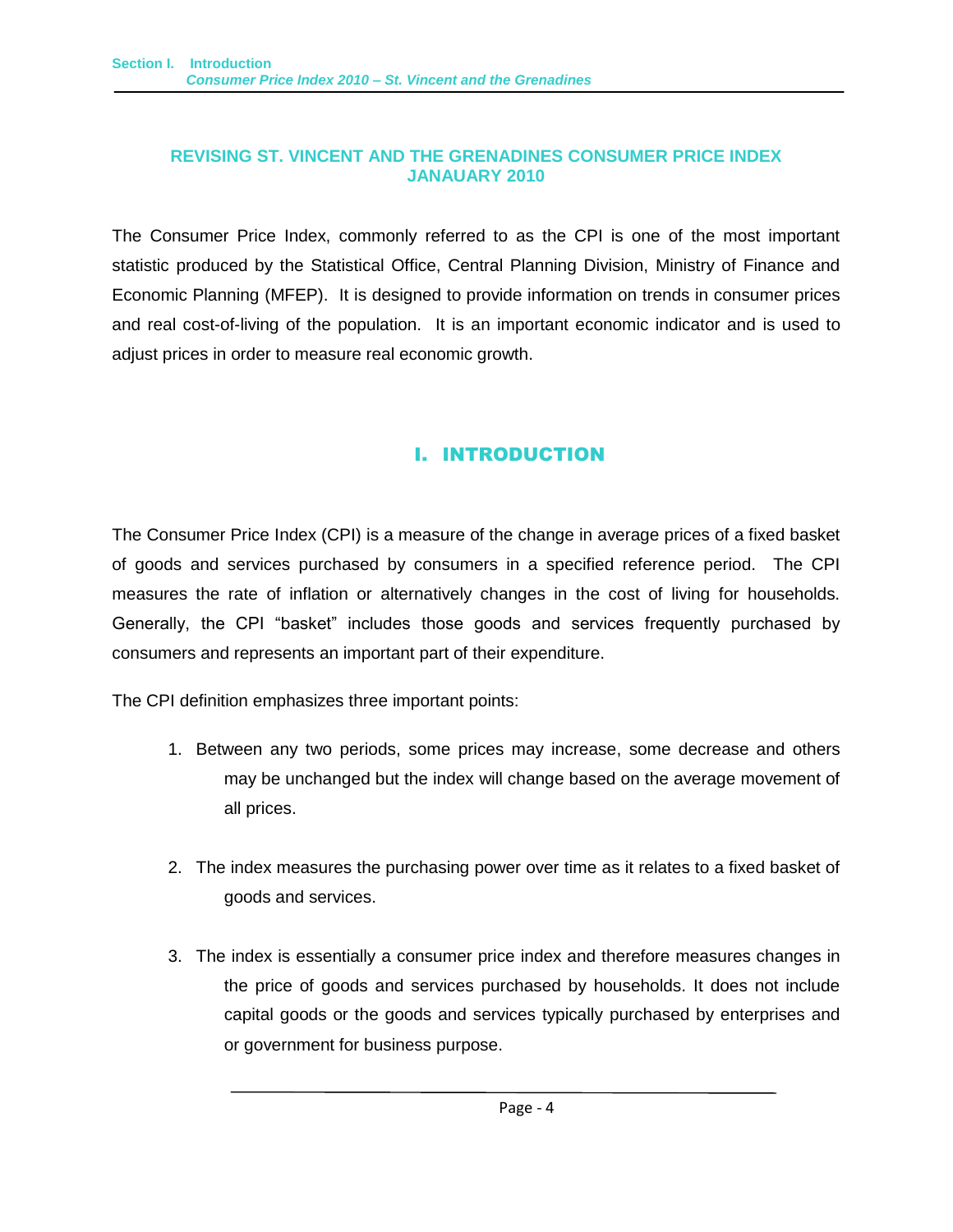### II. WHY A NEW CONSUMER PRICE INDEX?

<span id="page-10-0"></span>The Statistical Office took a decision to update the CPI in collaboration with the Eastern Caribbean Central Bank (ECCB). The Caribbean Regional Technical Assistance Centre (CARTAC) provided technical support to the Statistical Office through a sub-regional project. The main aim of this exercise was to introduce updated methods and procedures used for compiling the CPI that are in accordance with international standards and also allow for comparison among the Eastern Caribbean Currency Union (ECCU) member states.

In an effort to update the old CPI, a Household Budget and Expenditure Survey (HBES) was deemed a necessary requirement. As part of the Country Poverty Assessment (CPA) project funded by the European Development Fund, the HBES, which consisted of a detailed questionnaire on expenditure on goods and services and a diary survey of household's daily expenditure, was conducted over the period November 2007- October 2008.

The HBES was based on an inquiry of the population and its expenditure on various goods and services to derive an updated CPI basket that reflected more recent consumer spending patterns. The findings from this latest survey allowed for the addition of new goods and services that have become significant to households, and the removal of those that are no longer relevant.

The old CPI had its base in a HBES conducted in 1996, which represented a pattern of consumer spending that existed more than ten years ago. Since then, consumer spending patterns have changed, and some of the items in the basket of goods and services have become irrelevant and outdated while new items have emerged as important. It is therefore necessary to update the basket of goods and services periodically to ensure that the index continues to be relevant.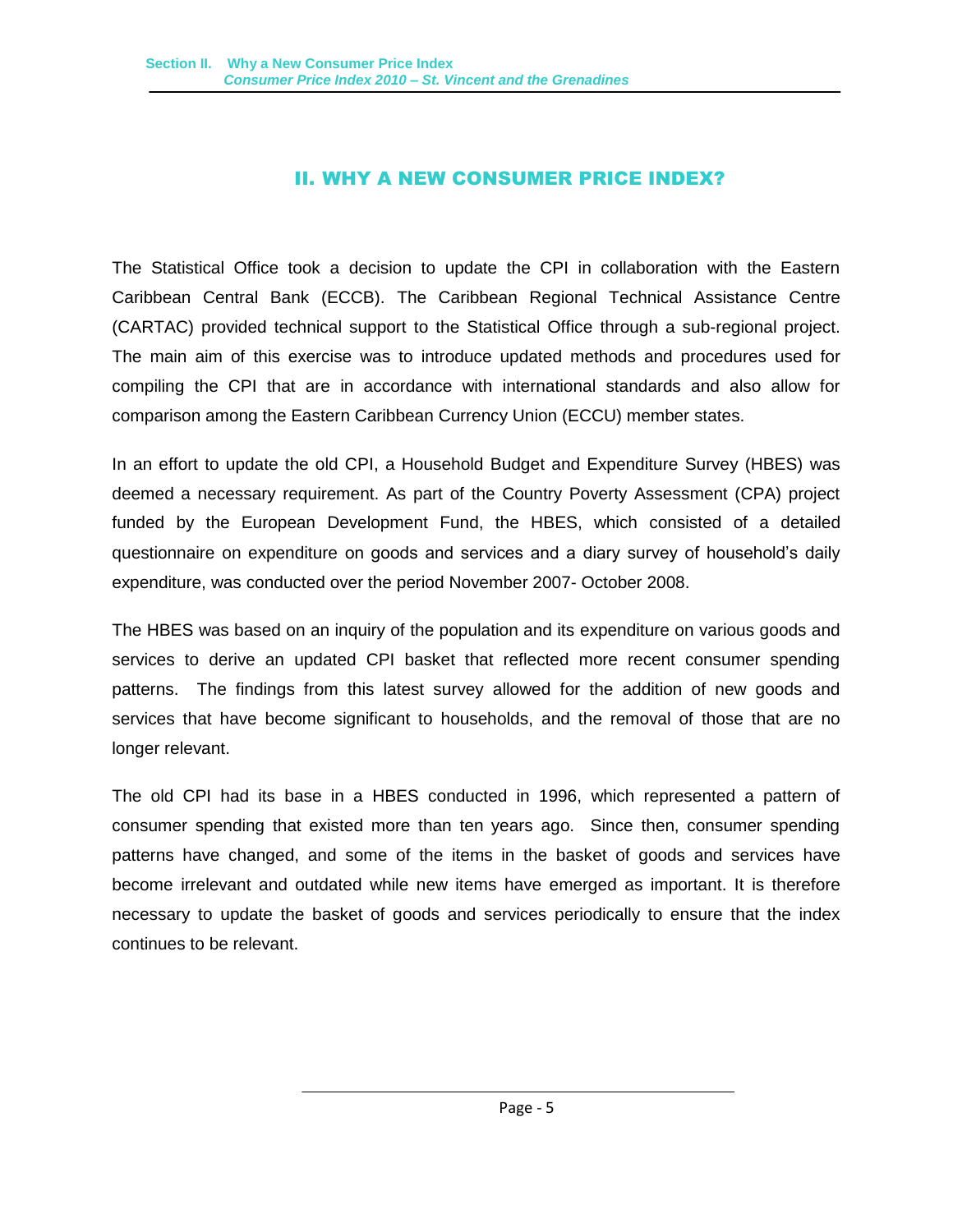### III. MAIN FINDINGS OF THE HBES

<span id="page-11-0"></span>From the HBES it was revealed that consumption patterns in St Vincent and the Grenadines have changed significantly. As depicted in Table 3.0, the share of expenditure allocated to Housing, Fuel and Light, experienced the largest increase moving from 12.77 percent in 2001 to 30.06 percent in 2010, reflecting the addition of owner's rent to the basket. In contrast, the share of expenditure allocated to Food has fallen significantly from 53.61 percent in 2001 to 21.91 percent in 2010. The Clothing and Footwear group also experienced a decline from 8.87 percent in 2001 to 3.22 percent in 2010. Similarly, the expenditure share for Communication rose from 2.45 percent in 2001 to 9.41 percent in 2010, reflecting the importance of cellular phones and mobile communication.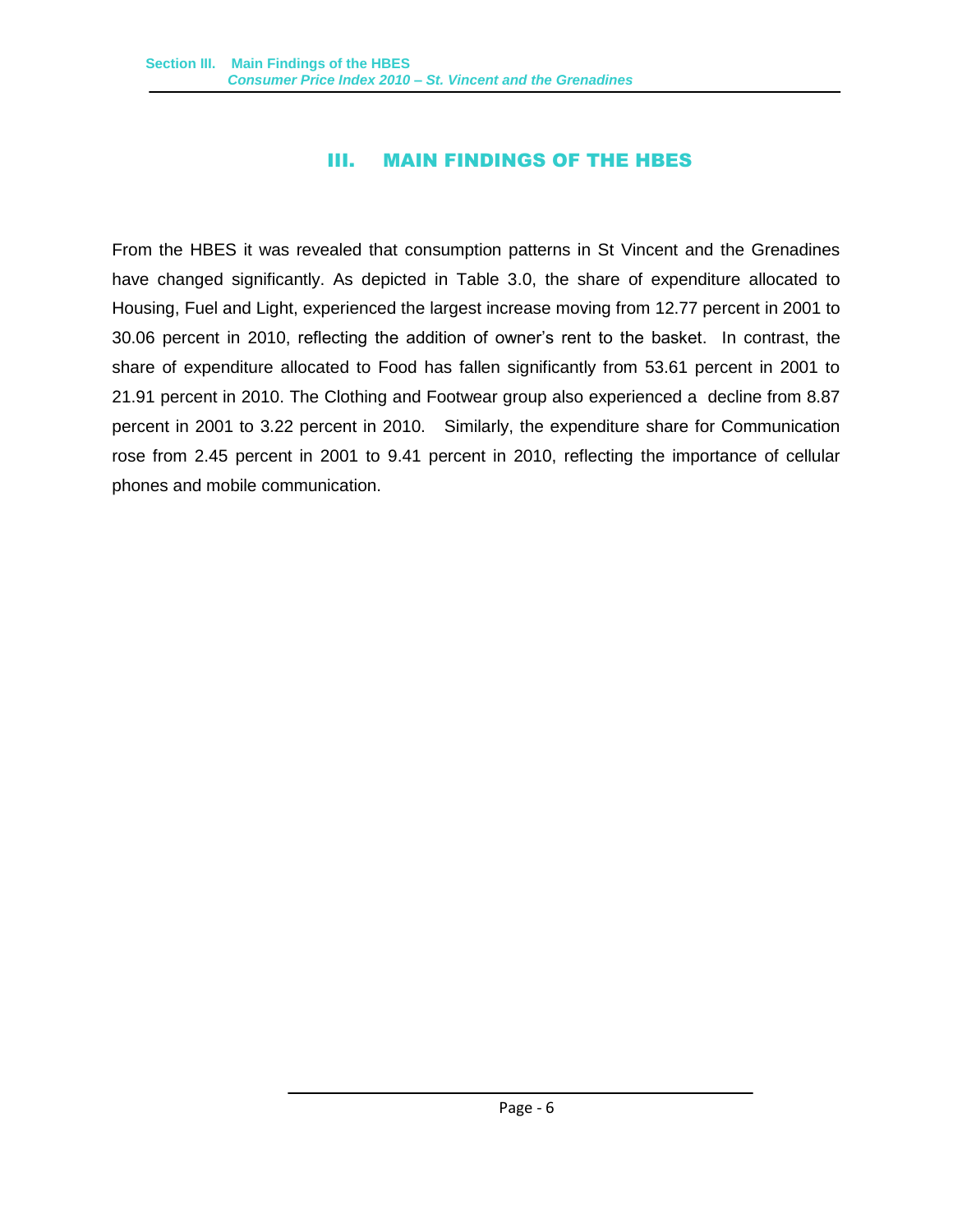### IV. IMPROVEMENTS TO THE NEW CONSUMER INDEX

<span id="page-12-0"></span>Through assistance from CARTAC, a consultant assisted in developing consumption expenditure estimates from the HBES and in deriving the new CPI market basket. Training on the new *CPI Manual (2004), and* technical guidance on the use of the Price Index Processor System (PIPS) were also provided by CARTAC. PIPS is the new CPI software developed by the IMF's Statistics and Technology and General Services Department.

The introduction of the revised Consumer Price Index has enhanced the key features of the Index:

### **Box 1: Key Features of the Revised Consumer Price Index**

Improved and expanded samples of outlets reflecting those normally visited by households. This improves the coverage of the index as outlets not previously covered in the CPI have also been included. The CPI is now more representative of St Vincent and the Grenadines.

Having new item structures that include both updated spending patterns and new products (e.g., adding college tuition, cell phones, and computers. This improves the CPI by reflecting current patterns in consumer purchases.

Using the Classification of Individual Consumption by Purpose (COICOP), the international standard recommended in the *CPI Manual (2004)*. This replaces regional classification structures that were somewhat different with 11 divisions rather than the 12 as provided in COICOP.

Introduction of owner's equivalent rent to make the CPI conceptually consistent with the System of National Accounts and to include owner-occupied housing in the index for the first time.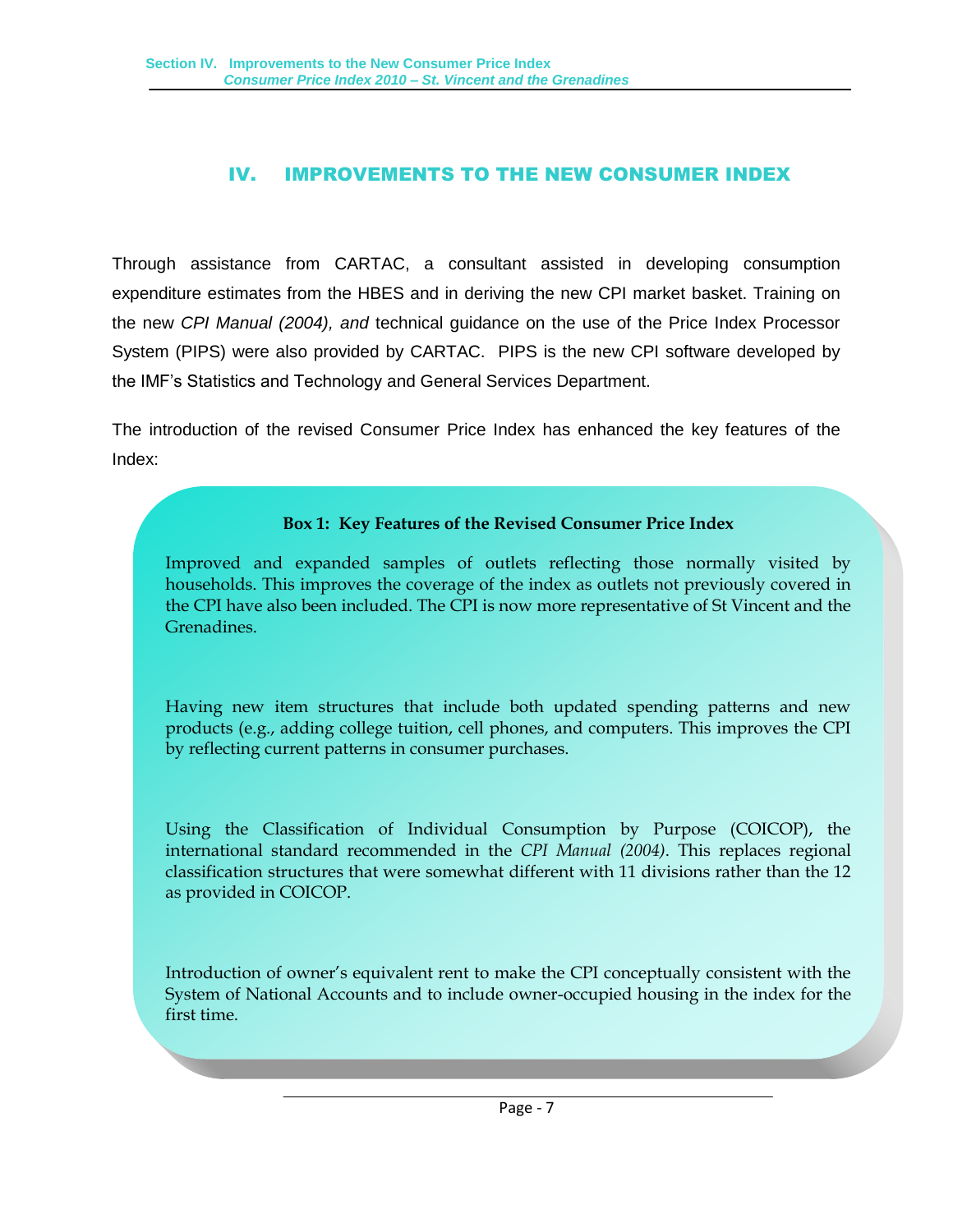### **Box 1Cont'd: Key Features of the Revised Consumer Price Index**

Using the Price Index Processor System (PIPS) introduces major improvements to the methods and procedures currently used in the CPI, namely:

Compilation of indices that uses geometric averaging rather than arithmetic averaging to reduce the bias that results from arithmetic average of prices and arithmetic average of price relatives;

Imputation of missing prices that uses the price change of related products vs. carrying forward the last reported price, which has an inherent bias;

Quality adjustments of prices to reflect pure price changes using techniques documented in the *CPI Manual (2004)*; and

Introducing new goods into the product and item structure using the techniques documented in the *CPI Manual (2004)*.

**Creating greater comparability across the region in terms of classifications, structure, methods, and procedures used in the CPI.**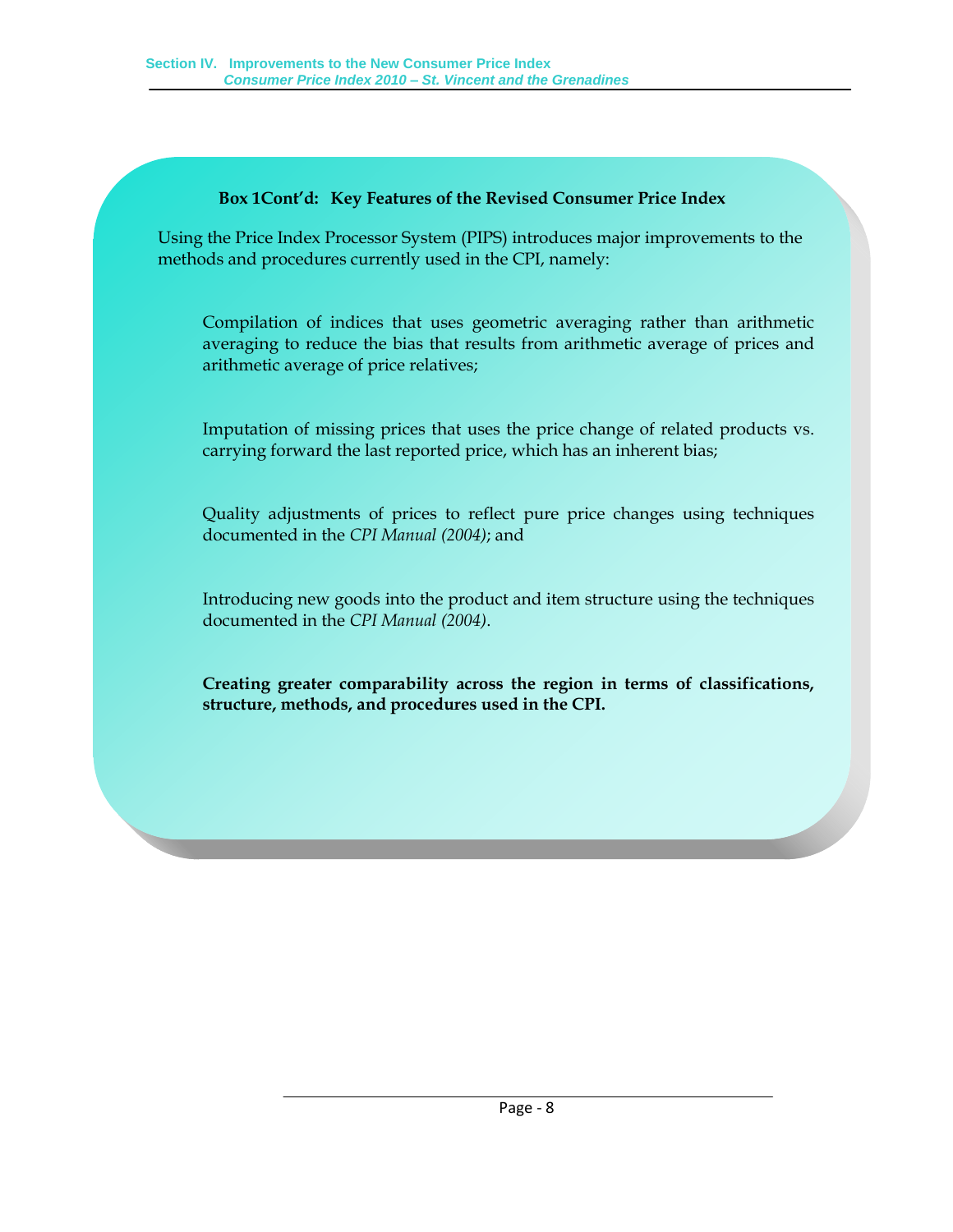### **PURPOSE AND USES OF THE CPI**

The CPI is widely used as a general measure of inflation for three reasons. It is easily available on a monthly basis; it is usually not revised and is published frequently. The CPI is monitored by the general public and, therefore, is used for a wide variety of purposes such as the following:

- The CPI is often used by employers and other agencies for the adjustment of wages and salaries and by labour unions in collective bargaining and wage negotiations.
- The CPI is used as a proxy for the general inflation rate, even though it only measures consumer inflation.
- The price data collected for the CPI can be used to compile other indices, such as the price indices used to deflate household consumption expenditures in national accounts estimates, or for measuring differences in the purchasing power of money.
- The CPI is used by some governments or central banks to set inflation targets for purposes of monetary policy.
- The CPI is used to index other payments, such as rent, interest payment and price of bonds.
- Private researchers, students and the public, use the CPI for social and economic studies of the economy, school projects and general information.

Additionally, the CPI has acquired a unique status as one of the key economic statistics in most countries. There are several factors that help to explain this:

- All households have their own personal inflation experience and often compare it to the CPI. The general public is very conscious of changes in the price of consumer goods and services, and the direct impact those changes have on their living standards. Interest in the CPI is not confined only to policy makers.
- Changes in the CPI tend to receive a lot of attention. In fact, the publication can make headline news' at times, as the CPI is a high-profile statistic.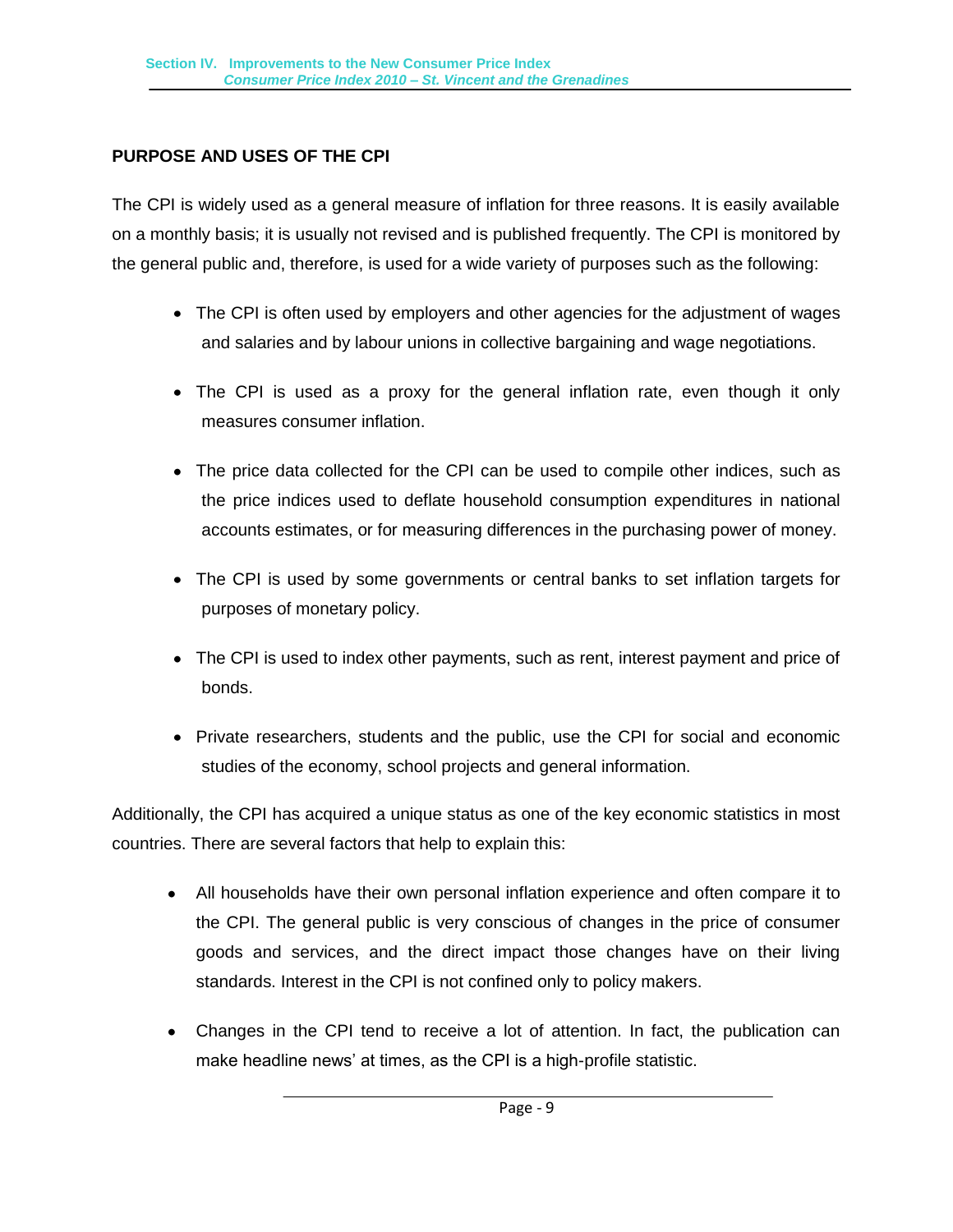- The CPI is published frequently, usually each month, so that the rate of consumer inflation can be closely monitored. It is also a timely statistic that is released very soon after the end of the period to which it refers.
- The CPI is a statistic with a long history, and people have been familiar with it over time.
- The CPI a relatively reliable price index compared with the price indices for some other flows. Although price changes for certain kinds of consumer goods are difficult to measure because of quality changes, price changes for other kinds of goods and services, such as capital goods and government services, especially public services, tend to be even more difficult to measure.
- The CPI is published regularly. This makes it attractive for many purposes, especially those with financial consequences such as indexation.

Given the importance of the CPI to a multitude of users, the Statistical Office is making every effort to improve the accuracy and relevance of the Index.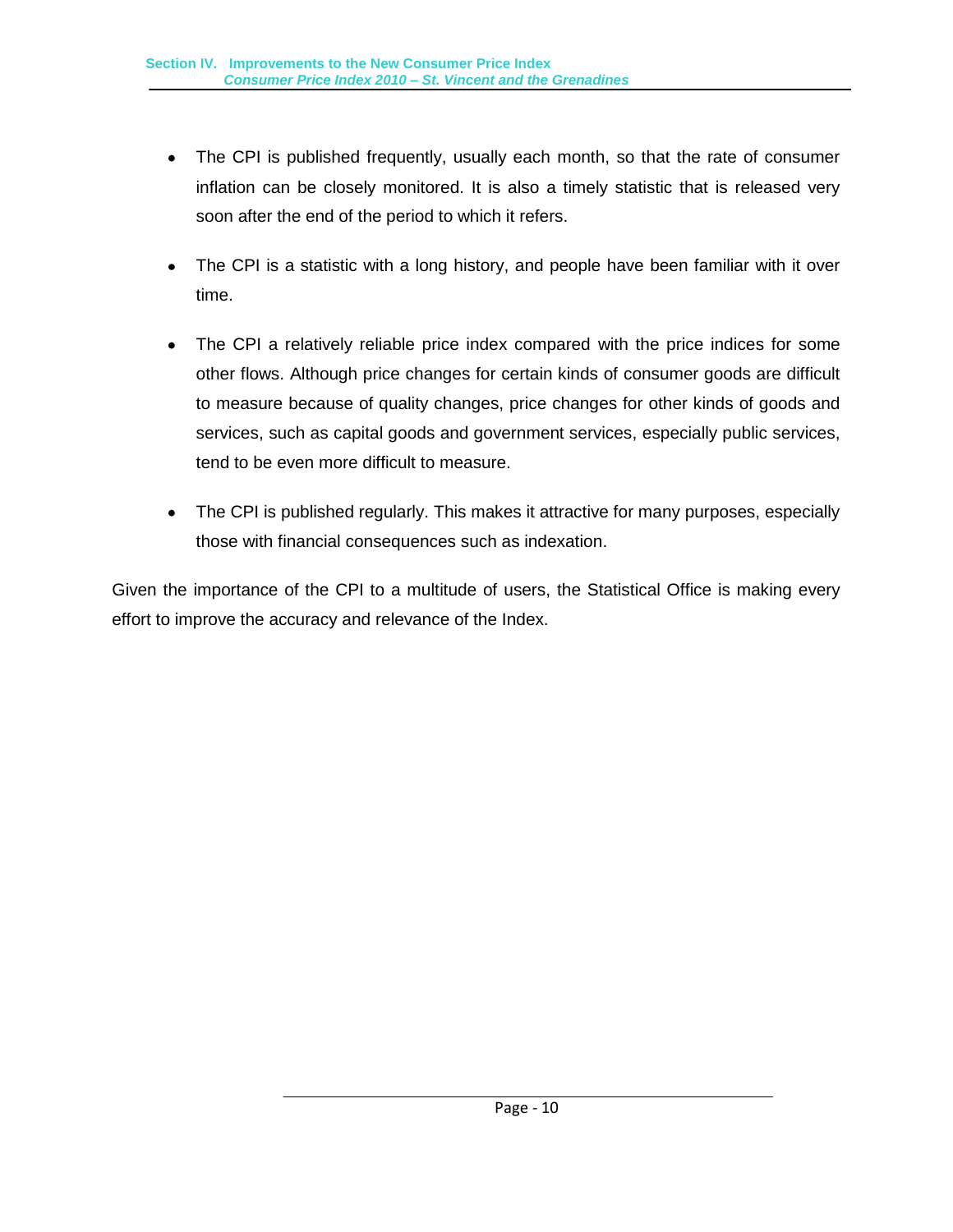### V. CONSUMER PRICE INDEX PROCESSES

### <span id="page-16-1"></span><span id="page-16-0"></span>THE DEVELOPMENT OF THE CPI

The CPI market basket was developed from detailed expenditure information provided by families and individuals on what they actually bought. The data used to develop the new CPI was collected from the Household Budget Expenditure Survey which was conducted during the period November 2007 to October 2008.

A sample of approximately 1,100 households which represented 4.4 percent of all households in the sampling from the 2001 Housing and Population census was selected for enumeration. The survey consisted of a two-stage stratified systematic random sampling selection process. At the first stage, Enumeration Districts (EDs) were selected based on a sampling frame constructed from Census Divisions (CDs). The size of each ED as described as Primary Sampling Units (PSUs), included in the frame was measured in units of clusters of households to be interviewed in each enumeration district. In the second stage, one cluster of households was randomly selected from the selected PSU with a probability proportional to size. The end result was that each household had the same probability of being selected in the sample.

During the HBES period, a sample of families from around the country provided information about their spending habits for major consumer goods and services in an interview survey. To collect information on frequently purchased items, such as food and personal care products, families also kept diaries, in which they listed purchases made during a 2-week period.

The Statistical Office has classified all expenditure items into more than 200 categories, according to the United Nation's Classification of Individual Consumption by Purpose (COICOP), the international standard. The categories are arranged into 12 Divisions as shown in Table 1.0.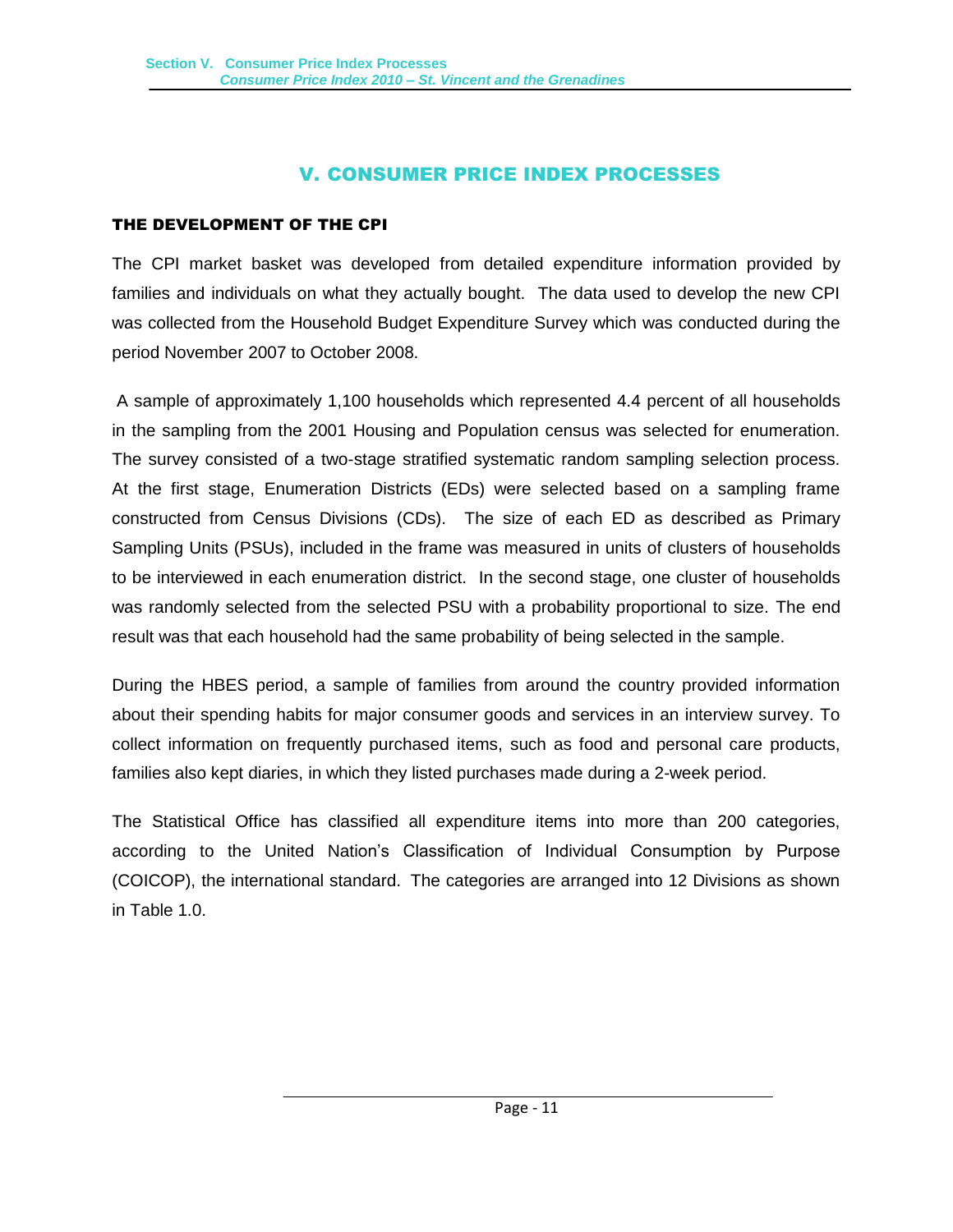### **Table 1.0**

### **COICOP DIVISION WITH EXAMPLES OF ITEMS IN EACH CATEGORY**

| <b>COICOP DIVISION</b>                                         | <b>CATEGORY EXAMPLES</b>                                                                                      |
|----------------------------------------------------------------|---------------------------------------------------------------------------------------------------------------|
| 01 FOOD AND NON-ALCOHOLIC BEVERAGES                            | Breakfast cereal, milk, coffee, chicken                                                                       |
| 02 ALCOHOLIC BEVERAGES AND TOBACCO                             | Wine, beer, cigarettes                                                                                        |
| 03 CLOTHING AND FOOTWEAR                                       | Men's shirts and pants, women's dresses and blouses,<br>shoes                                                 |
| 04 HOUSING, WATER, ELECTRICITY, GAS, AND OTHER<br><b>FUELS</b> | Rent of primary residence, owners' equivalent rent,<br>Electricity                                            |
| 05 FURNISHINGS AND HOUSEHOLD SUPPLIES                          | Bedroom and living room furniture, detergents,<br>cleaning supplies                                           |
| 06 HEALTH                                                      | Prescription drugs and medical supplies, physicians'<br>services, eyeglasses and eye care, hospital services  |
| 07 TRANSPORT                                                   | New vehicles, airline fares, gasoline, motor vehicle<br>insurance                                             |
| 08 COMMUNICATION                                               | Postage, telephone services, cellular phones and service                                                      |
| 09 RECREATION AND CULTURE                                      | Televisions, computers, software and accessories toys,<br>pets and pet products, sports equipment, admissions |
| 10 EDUCATION                                                   | Primary, secondary, and college tuition and fees                                                              |
| 11 RESTAURANTS AND HOTELS                                      | Full service meals at restaurants and cafes, snacks,<br>Lodging                                               |
| 12 MISCELLANEOUS GOODS AND SERVICES                            | Haircuts and other personal services, cosmetics, watches a<br>jewelry, legal and funeral expenses             |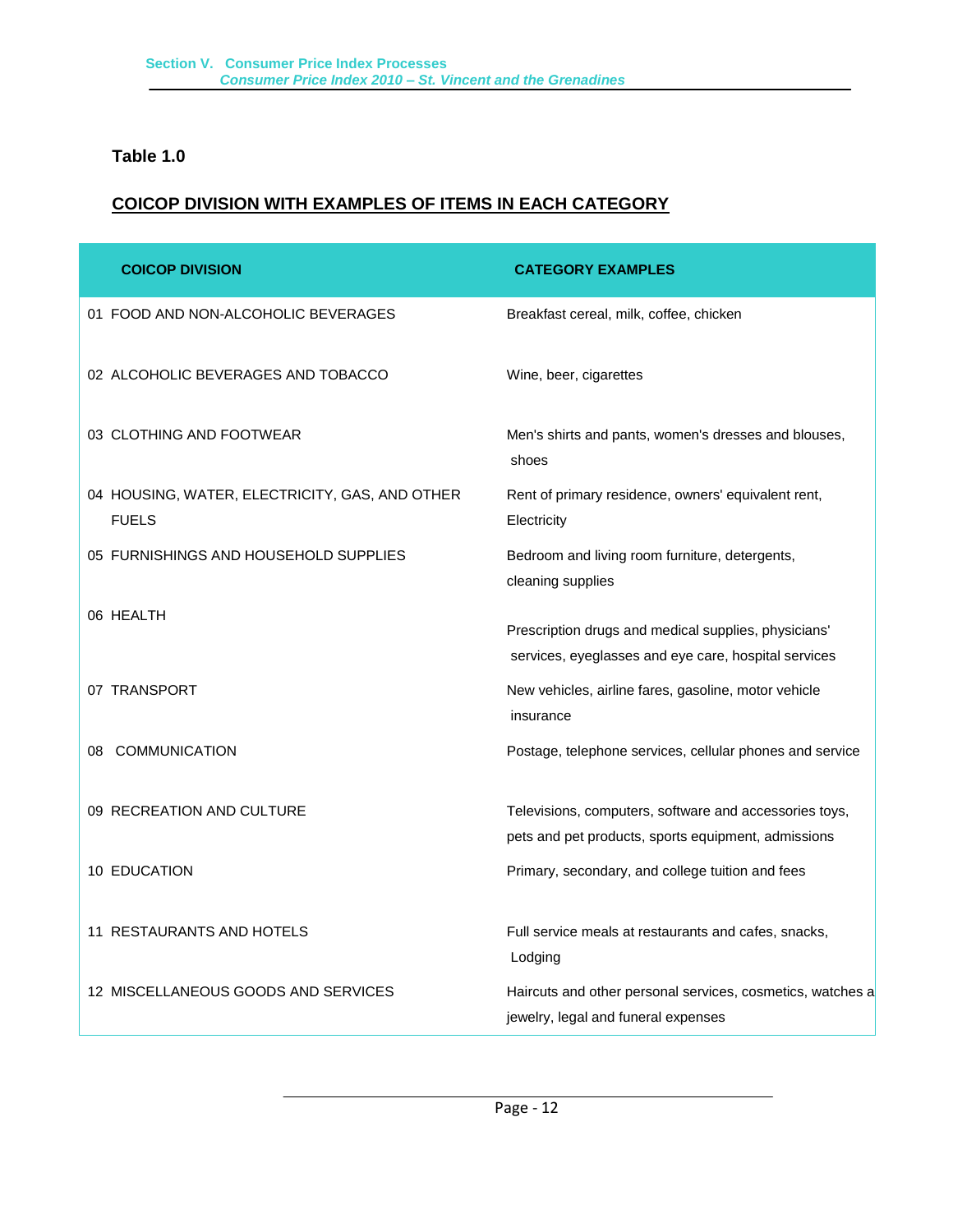Also included within these groupings are various government-charged user fees, such as water charges, auto registration fees, and vehicle inspection. In addition, the CPI includes taxes (such as Value Added Tax, VAT) that are directly associated with the prices of specific goods and services. However, the CPI excludes taxes (such as income and Social Security taxes) not directly associated with the purchase of consumer goods and services.

The CPI does not include investment items, such as stocks, bonds, real estate, and life insurance. (These items relate to savings and investments and not to consumption expenses.)

### <span id="page-18-0"></span>**CPI WEIGHTS**

The weights reflect the spending patterns of households during a previous period. Much depends on how appropriate and timely the weights are. The more current the weights, the more reflective they are of current consumer spending patterns. It is therefore, important to update the weights used in the CPI.

The weights obtained from the sample are extrapolated to represent the entire population by the application of an expansion factor.

Establishing the weights for the items and subsequently the subgroups and major groups, all expenditures were expressed on an annual basis. A base of 1000 was used to allocate the weights. The following table shows the major grouping, annual expenditure and weight allocation in terms of percentages: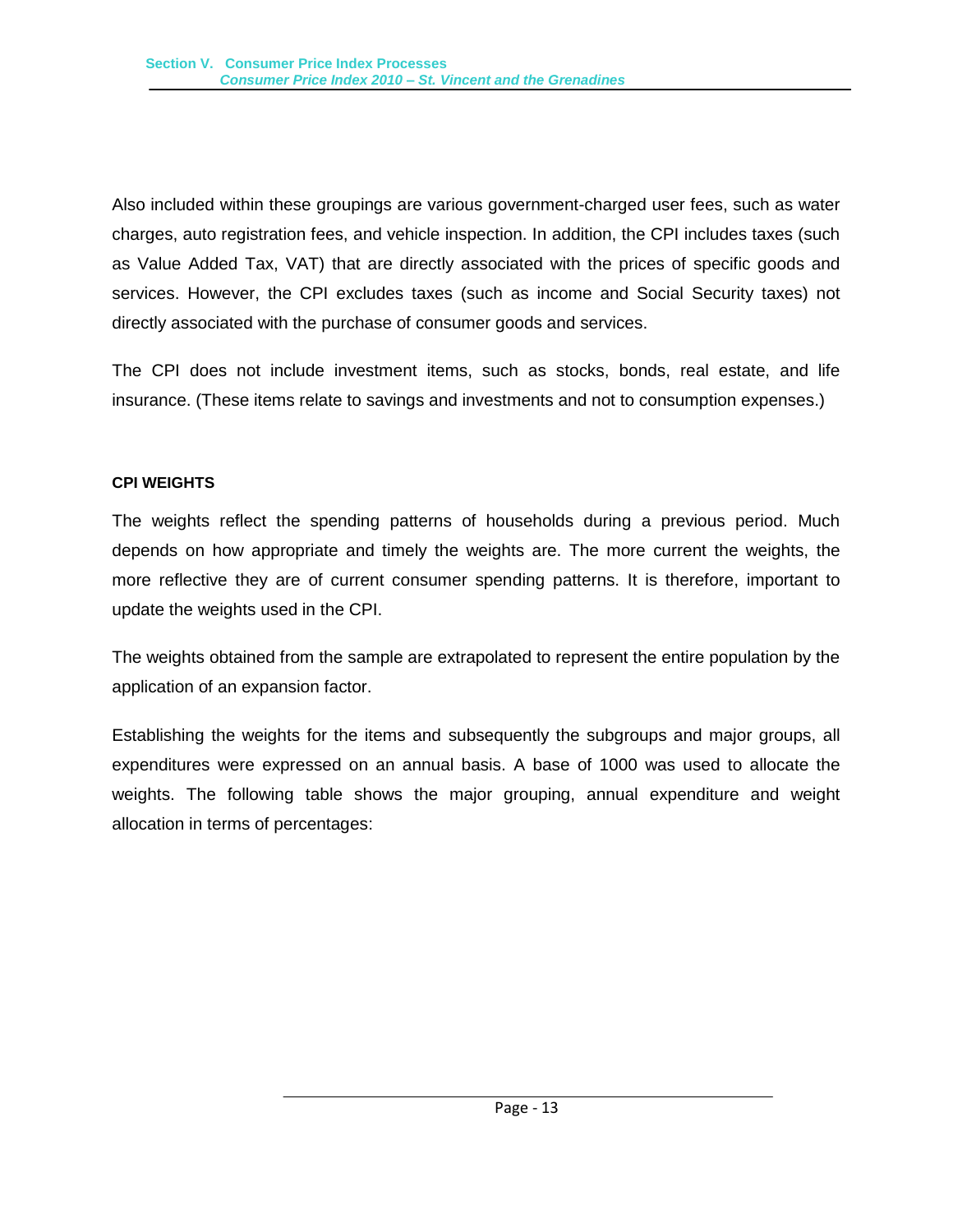### **Table 2.0**

### **SUMMARY OF DIVISIONS BY ANNUAL EXPENDITURE AND WEIGHT**

| <b>COICOP DIVISIONS</b>                               | <b>ANNUAL</b><br><b>EXPENDITURE (EC\$M)</b> | <b>WEIGHT</b><br>$\frac{9}{6}$ |
|-------------------------------------------------------|---------------------------------------------|--------------------------------|
| FOOD AND NON-ALCOHOLIC BEVERAGES                      | 238.30                                      | 21.91                          |
| ALCOHOLIC BEVERAGES AND TOBACCO                       | 42.05                                       | 3.87                           |
| <b>CLOTHING AND FOOTWEAR</b>                          | 38.64                                       | 3.22                           |
| HOUSING, WATER, ELECTRICITY, GAS, AND<br><b>FUELS</b> | 327.09                                      | 3.01                           |
| <b>FURNISHINGS AND HOUSEHOLD SUPPLIES</b>             | 68.79                                       | 6.59                           |
| <b>HEALTH</b>                                         | 19.45                                       | 1.79                           |
| <b>TRANSPORT</b>                                      | 128.86                                      | 11.84                          |
| <b>COMMUNICATION</b>                                  | 102.40                                      | 9.41                           |
| <b>RECREATION AND CULTURE</b>                         | 41.48                                       | 3.81                           |
| <b>EDUCATION</b>                                      | 14.37                                       | 1.32                           |
| <b>RESTAURANTS AND HOTELS</b>                         | 20.31                                       | 1.87                           |
| MISCELLANEOUS GOODS AND SERVICES                      | 46.25                                       | 4.31                           |
| <b>TOTAL</b>                                          | 1,087.98                                    | 100.00                         |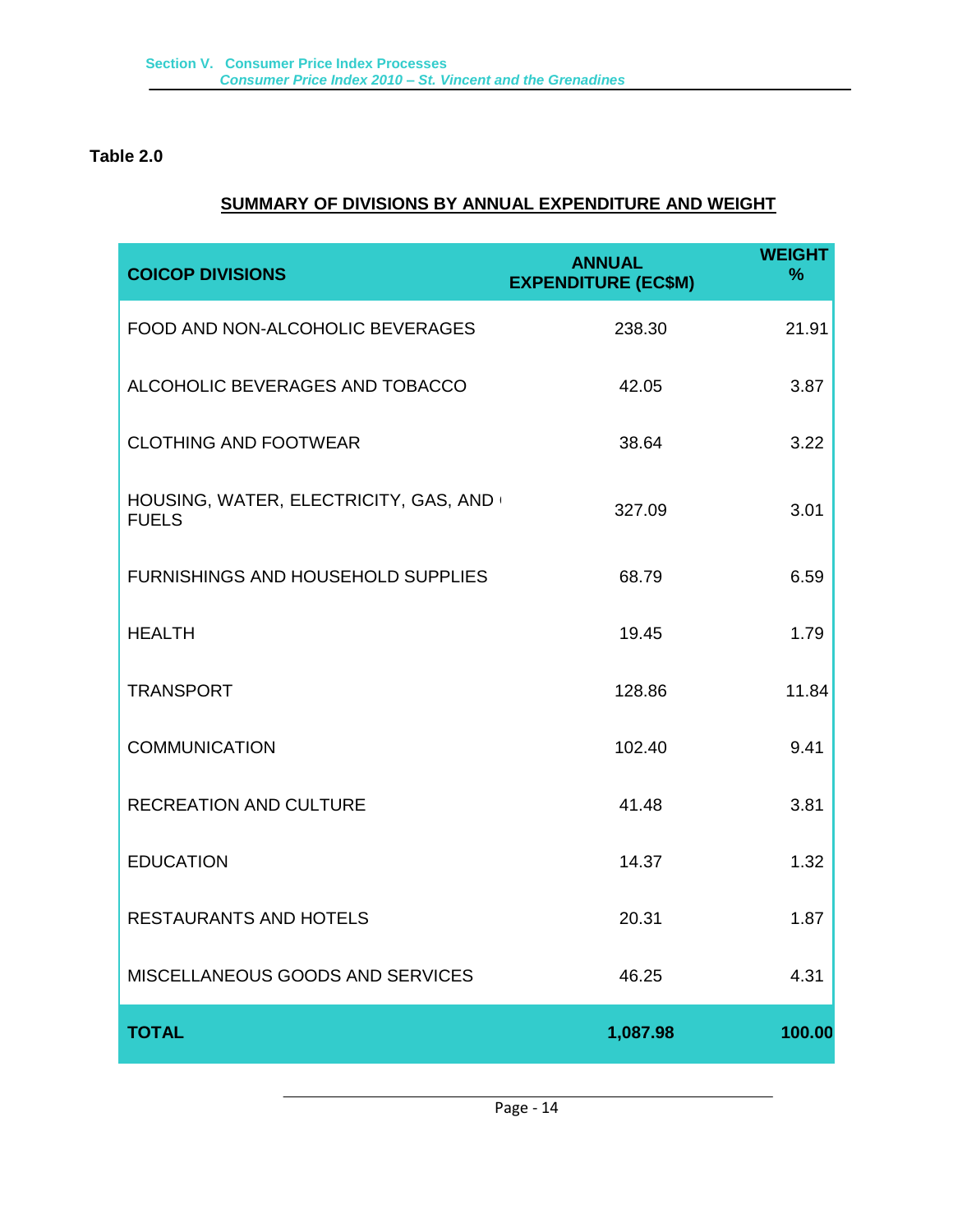### **Chart 1.0**





### **Chart 1.1**



### **Structure of the old basket January 2001=100**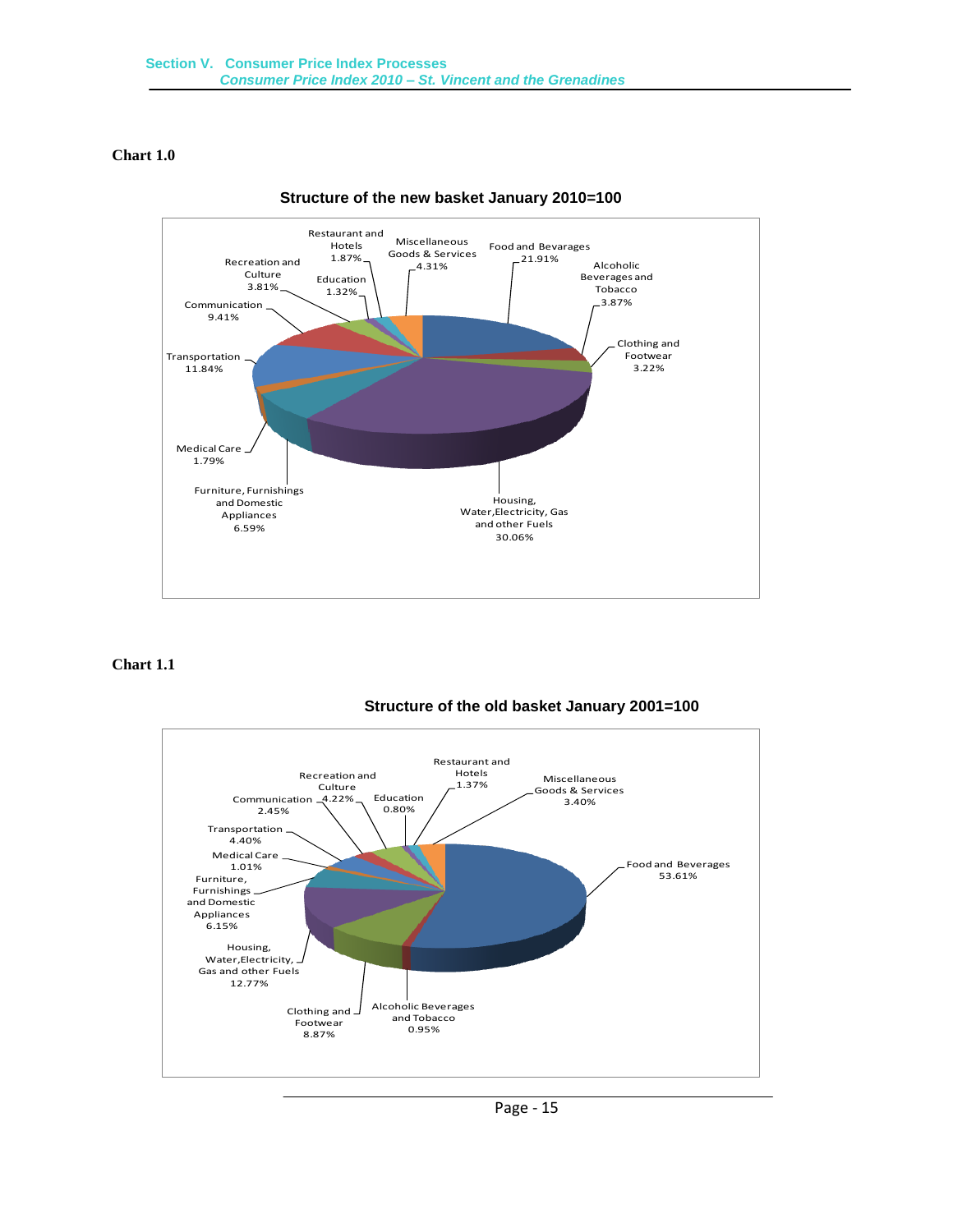### **Table 3.0**

### **COMPARISON OF CURRENT AND REVISED WEIGHTS ON THE COICOP STRUCTURE (EXPENDITURE SHARES)**

| <b>Item</b> |                                                            | <b>Current</b> | <b>Revised</b>           |               |
|-------------|------------------------------------------------------------|----------------|--------------------------|---------------|
| <b>Code</b> | <b>Item</b>                                                | <b>Weights</b> | <b>Weights</b>           | <b>Change</b> |
|             | All Items-COICOP                                           | 100.00         | 100.00                   |               |
| 01          | FOOD AND NON-ALCOHOLIC BEVERAGES                           | 53.61          | 21.91                    | $-31.70$      |
| 01.1.1      | <b>Bread and Cereals</b>                                   | 13.87          | 4.41                     | $-9.46$       |
| 01.1.2      | Meat                                                       | 7.06           | 4.32                     | $-2.74$       |
| 01.1.3      | Fish                                                       | 4.66           | 1.59                     | $-3.07$       |
| 01.1.4      | Dairy Products, Cheese and Eggs                            | 4.85           | 2.60                     | $-2.25$       |
| 01.1.5      | Oils and Fats                                              | 4.18           | 0.88                     | $-3.30$       |
| 01.1.6      | Fruits                                                     | 2.71           | 0.68                     | $-2.03$       |
| 01.1.7      | Vegetables                                                 | 9.67           | 3.03                     | $-6.64$       |
| 01.1.8      | <b>Sugar and Confectioneries</b>                           | 4.72           | 1.29                     | $-3.43$       |
| 01.1.9      | Other Foods                                                | 0.48           | 1.04                     | 0.56          |
| 01.2.2      | Coffee, Tea and Cocoa                                      | 1.19           | 0.35                     | $-0.84$       |
| 01.2.1      | Soft Drinks, Fruit & vegetable juice                       | 0.22           | 1.72                     | 1.50          |
| 02          | <b>ALCOHOLIC BEVERAGES AND TOBACCO</b>                     | 0.95           | 3.87                     | 2.92          |
| 02.1        | <b>Alcoholic Beverages</b>                                 | 0.72           | 3.68                     | 2.96          |
| 02.2        | Tobacco                                                    | 0.23           | 0.19                     | $-0.04$       |
| 03          | <b>CLOTHING AND FOOTWEAR</b>                               | 8.87           | 3.22                     | $-5.65$       |
| 03.1.2      | Clothing                                                   | 5.44           | 2.22                     | $-3.22$       |
| 03.1.1      | <b>Textile Materials</b>                                   | 1.66           | 0.18                     | $-1.48$       |
| 03.1.4      | Tailoring and Dressmaking                                  | 0.37           | $\overline{\phantom{a}}$ |               |
| 03.2        | Footwear                                                   | 1.45           | 0.83                     | $-0.62$       |
| 04          | HOUSING, WATER, ELECTRICITY, GAS AND<br><b>OTHER FUELS</b> | 12.77          | 30.06                    | 17.29         |
| 04.1.1      | House Rent                                                 | 5.57           | 19.26                    | 13.69         |
| 04.9.1      | House Tax                                                  | 2.02           |                          |               |
| 04.9.2      | House Insurance                                            | 0.73           |                          |               |
| 04.4.1      | <b>Water Consumption</b>                                   | 0.98           | 1.31                     | 0.33          |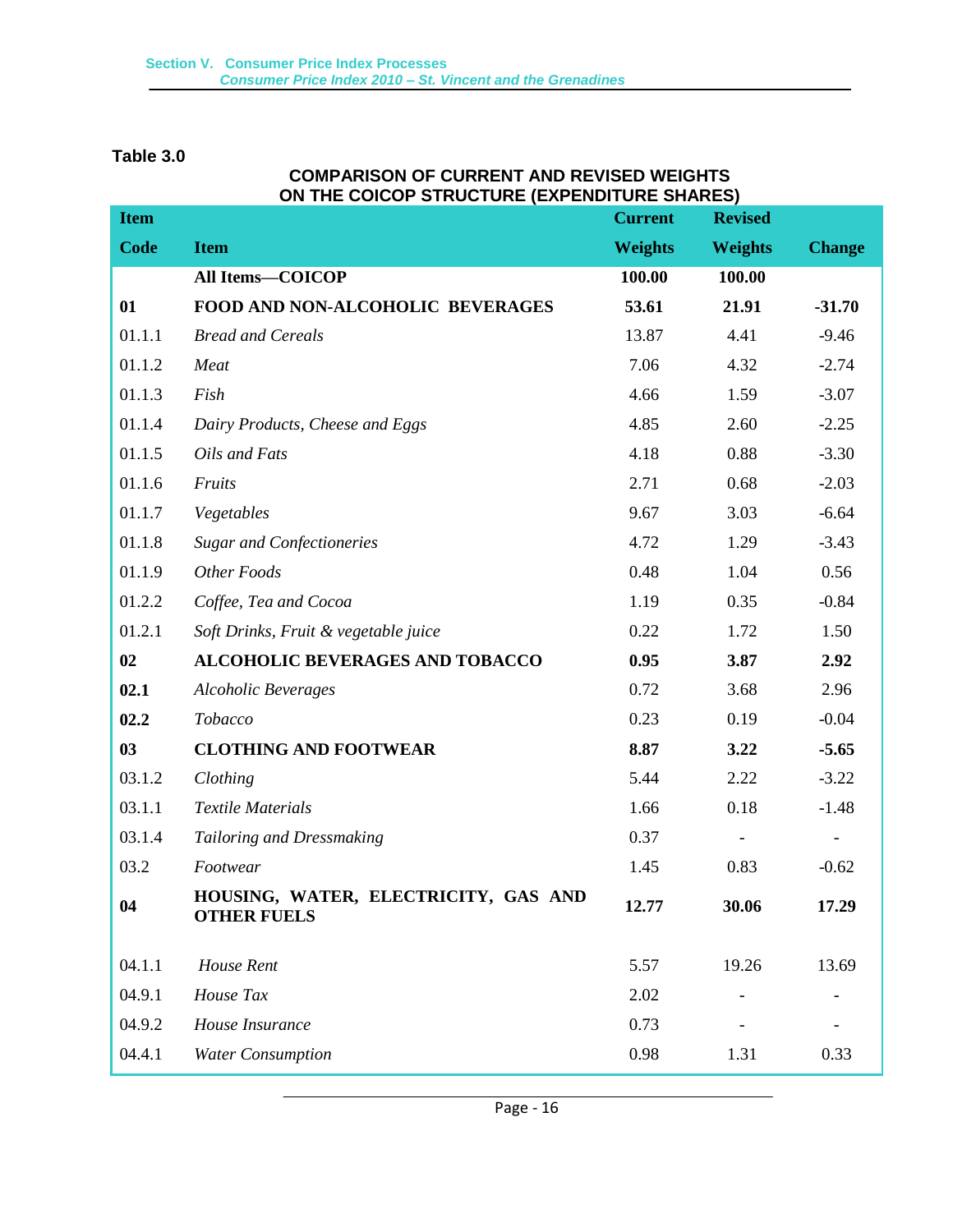| <b>Item</b>    |                                           | <b>Current</b> | <b>Revised</b> |               |
|----------------|-------------------------------------------|----------------|----------------|---------------|
| <b>Code</b>    | <b>Item</b>                               | <b>Weights</b> | <b>Weights</b> | <b>Change</b> |
| 04.3           | House Repairs and decoration              | 0.49           | 2.54           | 2.05          |
| 04.5           | <b>FUEL AND LIGHT</b>                     | 2.98           | 6.95           | 3.97          |
|                | FURNITURE, FURNISHINGS AND DOMESTIC       |                |                |               |
| 0 <sub>5</sub> | <b>APPLIANCES</b>                         | 6.15           | 6.59           | 0.44          |
| 05.1.1a        | Furniture and furnishings                 | 2.74           | 1.85           | $-0.89$       |
| 05.4           | Glassware, Tableware & Household Utensils | 0.72           | .20            | $-0.52$       |
| 05.3           | <b>Household Appliances</b>               | 1.38           | 1.19           | $-0.19$       |
| 05.6.1a        | Soaps and Detergents                      | 0.93           | 1.78           | 0.85          |
| 05.6.1b        | <b>Other Household Supplies</b>           | 0.25           | 0.12           | $-0.13$       |
| 05.6.2         | <b>Domestic Servants</b>                  | 0.13           | 1.45           | 1.32          |
| 06             | <b>MEDICAL CARE</b>                       | 1.01           | 1.79           | 0.78          |
|                |                                           |                |                |               |
| 07             | <b>TRANSPORTATION</b>                     | 4.40           | 11.84          | 7.44          |
|                |                                           |                |                |               |
| 08             | <b>COMMUNICATION</b>                      | 2.45           | 9.41           | 6.96          |
|                |                                           |                |                |               |
| 09             | RECREATION AND CULTURE-COICOP             | 4.22           | 3.81           | $-0.41$       |
|                |                                           |                |                |               |
| 10             | <b>EDUCATION-COICOP</b>                   | 0.80           | 1.32           | 0.52          |
|                |                                           |                |                |               |
| 11             | <b>RESTAURANTS AND HOTELS</b>             | 1.37           | 1.87           | 0.50          |
| 11.1           | Meals at restaurants, cafes & the like    | 1.37           | 1.83           | 0.46          |
|                |                                           |                |                |               |
| 12             | <b>MISCELLANEOUS GOODS &amp; SERVICES</b> | 3.40           | 4.31           | 0.91          |
|                |                                           |                |                |               |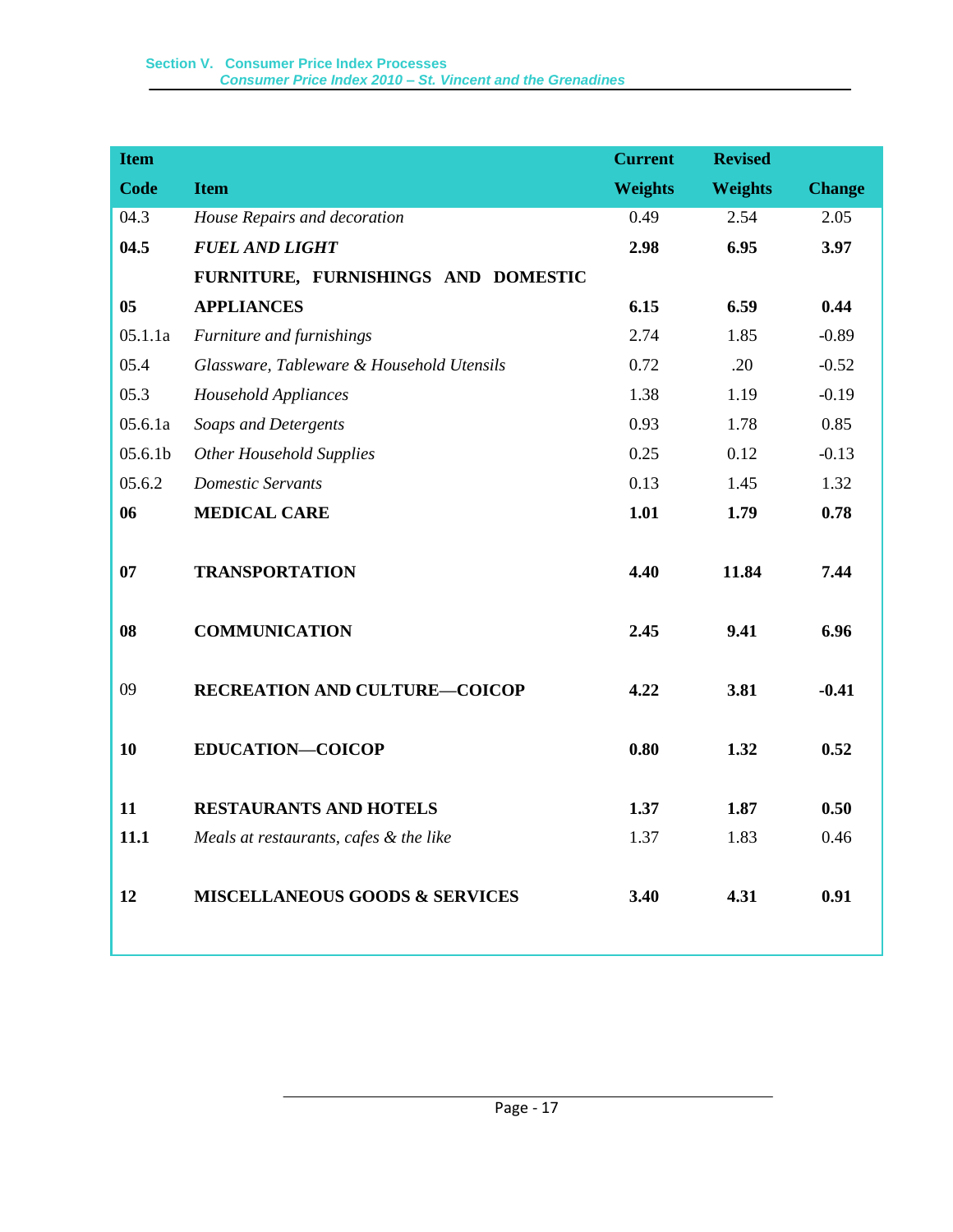### **Table 4.0**

### **COMPARISON OF WEIGHT WITH OTHER ECCU COUNTRIES BY COICOP DIVISIONS 2010=100**

| <b>CODE</b> | <b>COICOP DIVISION</b>                                                | <b>St. VINCENT</b> | <b>ANGUILLA</b> | <b>ANTIGUA</b> | <b>DOMINICA</b> | <b>GRENADA</b> | MONTSERRAT | <b>NEVIS</b> | Si. KITTS | St. LUCIA |
|-------------|-----------------------------------------------------------------------|--------------------|-----------------|----------------|-----------------|----------------|------------|--------------|-----------|-----------|
| 01          | FOOD AND<br>NON - ALCOHOLIC<br><b>BEVERAGES</b>                       | 21.91              | 12.81           | 17.54          | 18.33           | 20.35          | NA         | 13.27        | 16.04     | 25.00     |
| 02          | <b>BEVERAGES</b><br><b>AND</b><br><b>ALCOHOLIC</b><br><b>TOBACCO</b>  | 3.87               | 2.34            | 2.01           | 0.77            | 1.83           | NA         | 1.36         | 2.71      | 6.50      |
| 03          | <b>CLOTHING AND FOOTWEAR</b>                                          | 3.22               | 3.25            | 4.05           | 5.14            | 3.66           | NA         | 4.90         | 4.20      | 1.70      |
| 04          | HOUSING, WATER, ELECTRICITY,<br><b>GAS, AND OTHER FUELS</b>           | 30.06              | 25.56           | 28.15          | 30.69           | 29.05          | NA         | 27.93        | 27.53     | 17.40     |
| 05          | <b>HOUSEHOLD</b><br><b>FURNITURE</b><br>&<br><b>FURNISHINGS</b>       | 6.59               | 4.04            | 6.71           | 4.98            | 4.50           | <b>NA</b>  | 7.05         | 6.09      | 3.30      |
| 06          | <b>HEALTH</b>                                                         | 1.79               | 2.34            | 1.37           | 3.36            | 1.94           | <b>NA</b>  | 2.54         | 2.38      | 4.00      |
| 07          | <b>TRANSPORT</b>                                                      | 11.84              | 15.94           | 15.09          | 20.16           | 18.72          | NA         | 21.71        | 16.13     | 16.40     |
| 08          | <b>COMMUNICATION</b>                                                  | 9.41               | 13.43           | 8.69           | 5.11            | 10.03          | <b>NA</b>  | 6.90         | 8.46      | 12.50     |
| 09          | RECREATION AND CULTURE                                                | 3.81               | 3.79            | 3.22           | 2.60            | 2.71           | <b>NA</b>  | 2.89         | 2.91      | 1.40      |
| 10          | <b>EDUCATION (EXPENSES)</b>                                           | 1.32               | 5.91            | 1.44           | 1.33            | 0.83           | <b>NA</b>  | 2.43         | 2.41      | 3.70      |
| 11          | <b>RESTAURANTS AND HOTELS</b>                                         | 1.87               | 4.04            | 4.14           | 2.70            | 1.81           | <b>NA</b>  | 3.16         | 5.60      | 1.10      |
| 12          | <b>MISCELLANEOUS</b><br><b>GOODS</b><br><b>AND</b><br><b>SERVICES</b> | 4.31               | 6.54            | 7.58           | 4.83            | 4.59           | NA         | 5.86         | 5.53      | 6.90      |
|             | <b>TOTAL</b>                                                          | 100.00             | 100.00          | 100.00         | 100.00          | 100.00         |            | 100.00       | 100.00    | 100.00    |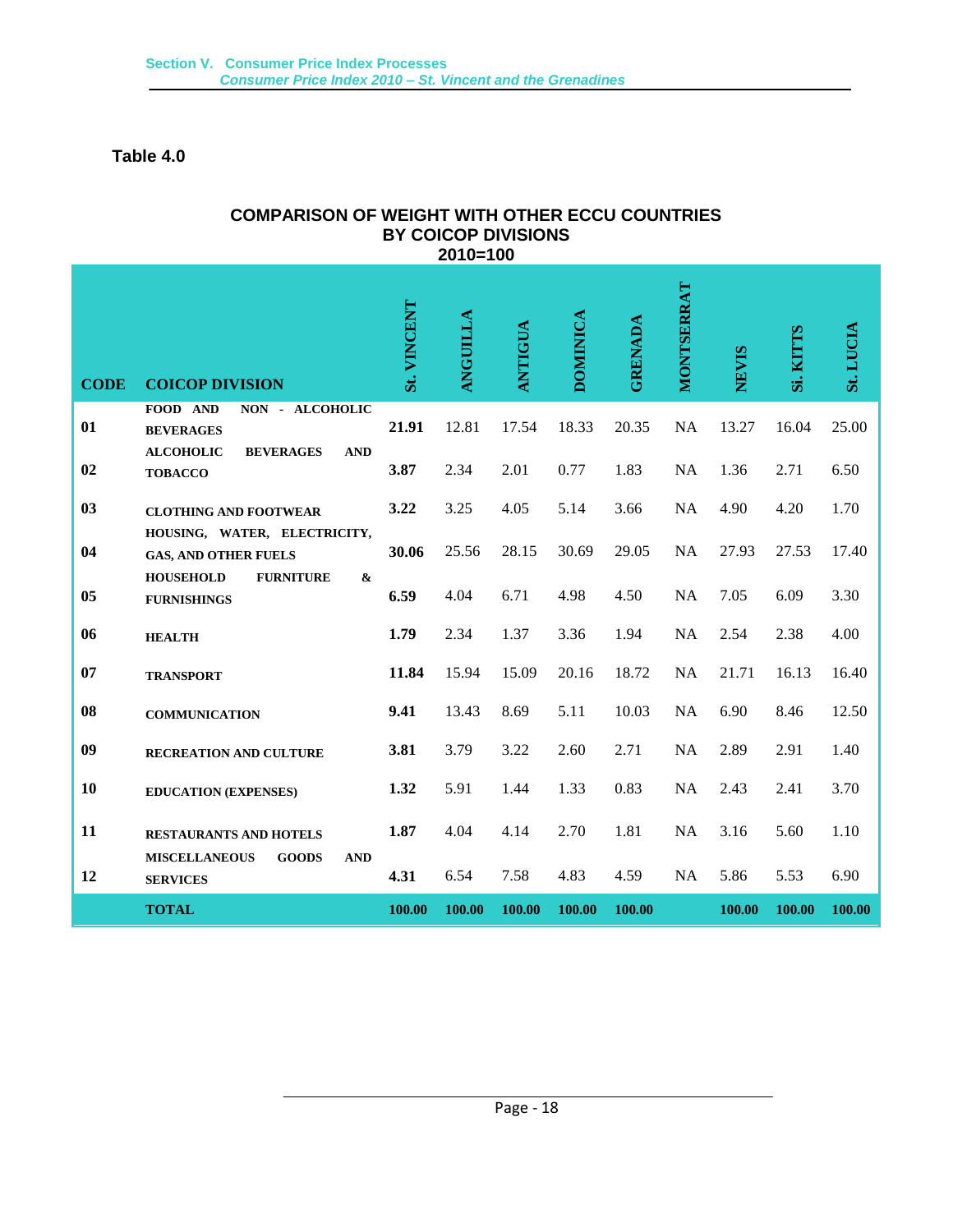### <span id="page-24-0"></span>PRICE COLLECTION

Price collection begins on the first Friday in each month at which time enumerators make visits to gather price information from selected supermarkets, department stores, service stations, etc. Prices are also collected in local markets during the month. The HBES provided an updated list of goods and services that are in popular demand and are preferred by consumers, as well as the most popular establishments from which consumers made their purchases. The criteria used for the selection of outlets were (1) the most frequently visited outlets as revealed by the survey and (2) the availability of goods and services at the outlet. Prices are recorded on several selected goods and services. The details on these goods and services are clearly defined, to guide the price enumerator in the selection of the correct items. These prices and other relevant information are recorded on price sheets.

In cases where the selected item is available, the enumerator records its price. If the item is not available for three consecutive months or if there have been changes in the quality of the item since the last collection, the enumerator selects a new item and records the changes that affect quality. By collecting price data on a clearly defined market basket of products that consumers purchase for their day-to-day living, the Statistical Office ensures that the CPI will provide an accurate measure of price changes.

The new CPI basket comprises of 187 products and 1,338 varieties that are unique to the selected outlets. Prices are collected from 243 outlets throughout St Vincent and the Grenadines. This contrasts with the 275 products, in 83 outlets that previously concentrated in Kingstown. For the entire month, more than three thousand prices are recorded from areas throughout St Vincent and the Grenadines.

Once the enumerators have collected the prices in a given month, they are reviewed and entered in the CPI database. The Price Index Processing Software (PIPS) is the CPI database that was developed by the International Monetary Fund (IMF) to assist countries in compiling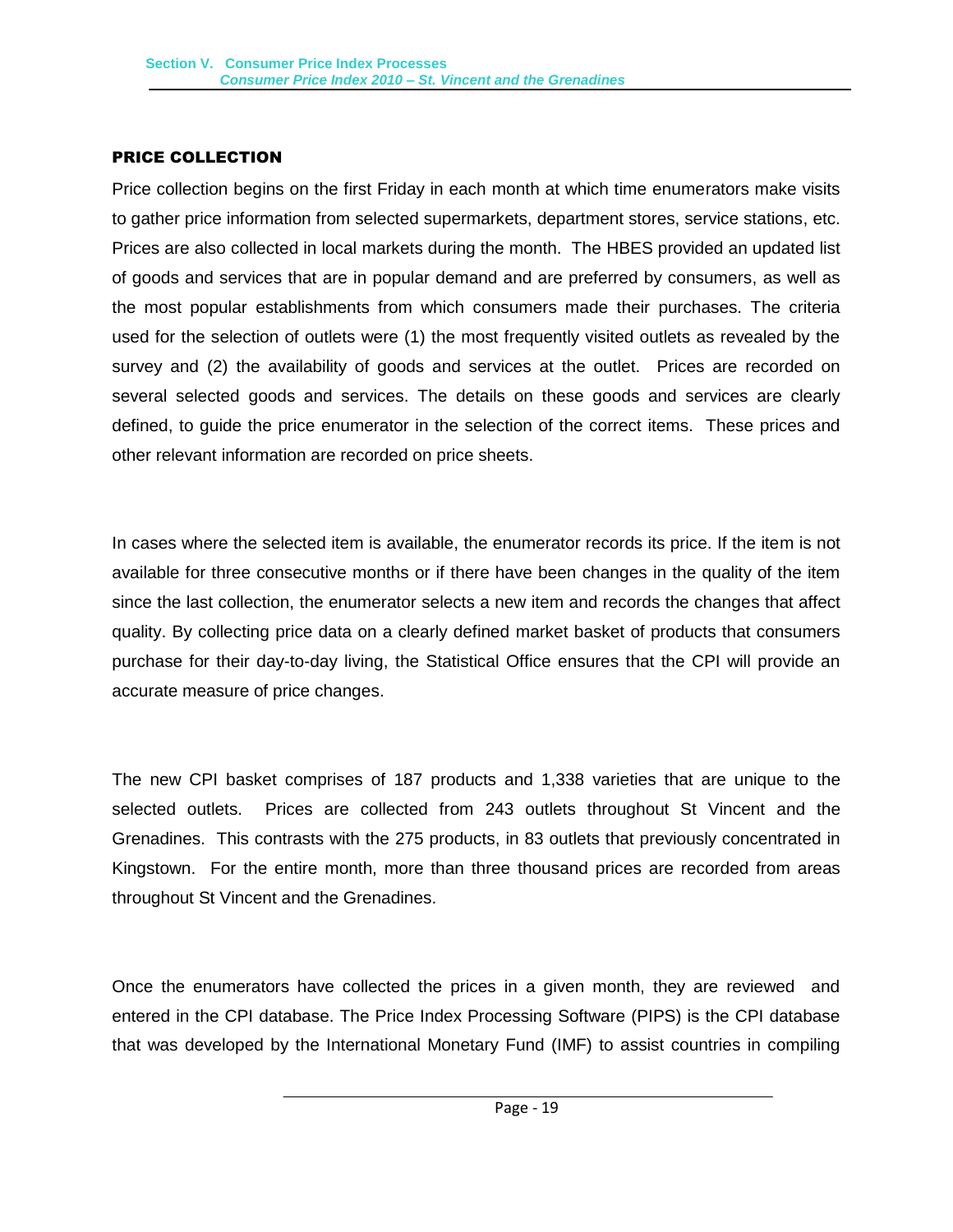the CPI. One advantage of using PIPS is that it provides statistical routines that can be employed to identify data that are potentially outside the bounds of statistical expectations. The unusual prices are checked for accuracy and consistency. Establishments may be contacted or revisited to provide explanations for the unusual changes. Any necessary corrections or adjustments are then made.

### **Table 5.0**

### **NEW CONSUMER PRICE INDEX CLASSIFICATION, WEIGHT, NUMBER OF ITEMS AND NUMBER OF OUTLETS 2010=100**

| <b>COICOP DIVISON</b>                                        | <b>WEIGHT</b><br>$\%$ | NO. OF<br><b>PRODUCTS FOR</b><br><b>PRICE</b><br><b>COLLECTION</b> | NO. OF<br><b>OUTLETS</b><br><b>FOR PRICE</b><br><b>COLLECTION</b> | <b>FREQUENCY</b><br><b>OF PRICE</b><br><b>COLLECTION</b> |
|--------------------------------------------------------------|-----------------------|--------------------------------------------------------------------|-------------------------------------------------------------------|----------------------------------------------------------|
| 01 FOOD AND NON-ALCOHOLIC BEVERAGES                          | 21.97                 | 72                                                                 | 12                                                                | Monthly                                                  |
| 02 ALCOHOLIC BEVERAGES AND TOBACCO                           | 3.87                  | $\overline{7}$                                                     | 9                                                                 | Monthly                                                  |
| 03 CLOTHING AND FOOTWEAR                                     | 3.22                  | 18                                                                 | 3                                                                 | Monthly                                                  |
| 04 HOUSING, WATER, ELECTRICITY, GAS AND<br><b>OTHER FUEL</b> | 30.06                 | 8                                                                  | 126                                                               | Monthly & Quarterly                                      |
| 05 FURNISHINGS AND HOUSEHOLD SUPPLIES                        | 6.59                  | 18                                                                 | 17                                                                | Monthly & Quarterly                                      |
| 06 HEALTH                                                    | 1.79                  | 5                                                                  | 3                                                                 | Monthly & Quarterly                                      |
| 07 TRANSPORT                                                 | 11.84                 | 22                                                                 | 14                                                                | Monthly & Quarterly                                      |
| 08 COMMUNICATION                                             | 9.41                  | 5                                                                  | 3                                                                 | Monthly & Quarterly                                      |
| 09 RECREATION AND CULTURE                                    | 3.81                  | 11                                                                 | 19                                                                | Monthly & Quarterly                                      |
| 10 EDUCATION                                                 | 1.32                  | 2                                                                  | 10                                                                | Quarterly                                                |
| 11 RESTAURANTS AND HOTELS                                    | 1.87                  | 4                                                                  | 5                                                                 | Monthly & Quarterly                                      |
| 12 MISCELLANEOUS GOODS AND SERVICES                          | 4.31                  | 15                                                                 | 22                                                                | Monthly & Quarterly                                      |
| <b>TOTAL</b>                                                 | 100                   | 187                                                                | 243                                                               |                                                          |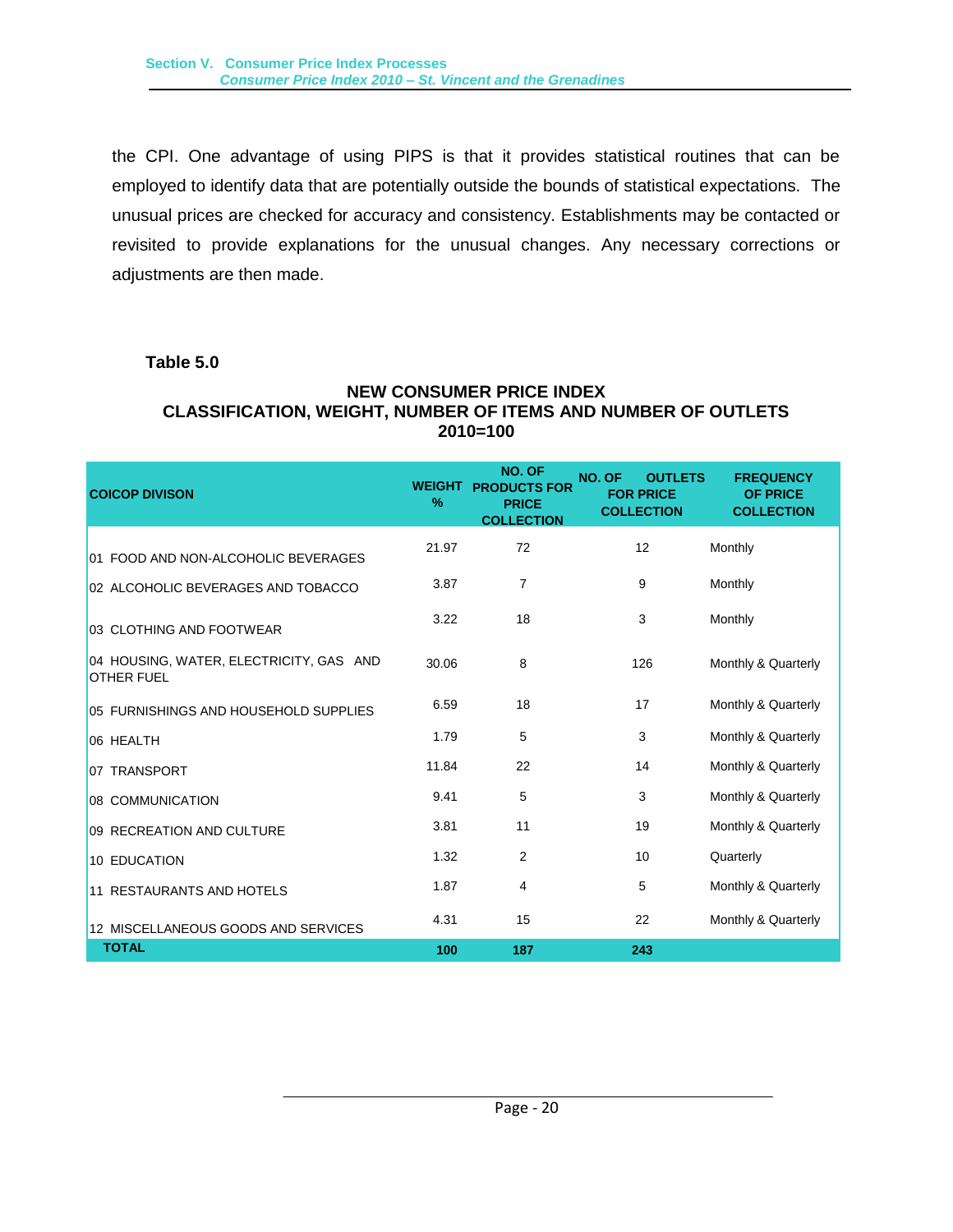### **Table 6.0**

### **OLD CONSUMER PRICE INDEX CLASSIFICATION, WEIGHT, NUMBER OF ITEMS AND NUMBER OF OUTLETS 2001=100**

| <b>COICOP DIVISON</b>               | <b>WEIGHT</b><br>$\%$ | NO. OF<br><b>PRODUCTS</b><br><b>FOR PRICE</b><br><b>COLLECTION COLLECTION</b> | NO. OF<br><b>OUTLETS</b><br><b>FOR PRICE</b> | <b>FREQUENCY</b><br><b>OF PRICE</b><br><b>COLLECTION</b> |
|-------------------------------------|-----------------------|-------------------------------------------------------------------------------|----------------------------------------------|----------------------------------------------------------|
| 01 FOOD AND NON-ALCOHOLIC BEVERAGES | 53.61                 | 114                                                                           | 8                                            | Monthly                                                  |
| 02 ALCOHOLIC BEVERAGES AND TOBACCO  | 0.95                  | 11                                                                            | 3                                            | Monthly                                                  |
| 03 CLOTHING AND FOOTWEAR            | 8.77                  | 25                                                                            | 5                                            | Monthly                                                  |
| 04 HOUSING                          | 9.79                  | 17                                                                            | 13                                           | Monthly                                                  |
| 05 FUEL AND LIGHT                   | 2.98                  | 4                                                                             | 2                                            | Monthly                                                  |
| 06 HOUSEHOLD FURNITURE AND SUPPLIES | 6.15                  | 43                                                                            | 9                                            | Monthly & Quarterly                                      |
| 07 MEDICAL CARE AND EXPENSES        | 1.01                  | 7                                                                             | 7                                            | Monthly & Quarterly                                      |
| 08 TRANSPORT AND COMMUNICATION      | 6.85                  | 13                                                                            | 8                                            | Monthly & Quarterly                                      |
| 09 EDUCATION                        | 3.43                  | 12                                                                            | 8                                            | Quarterly                                                |
| 10 PERSONAL SERVICES                | 3.35                  | 15                                                                            | 7                                            | Monthly                                                  |
| 11 MISCELLANEOUS GOODS AND SERVICES | 3.01                  | 14                                                                            | 13                                           | Monthly & Quarterly                                      |
| <b>TOTAL</b>                        | 100.00                | 275                                                                           | 83                                           |                                                          |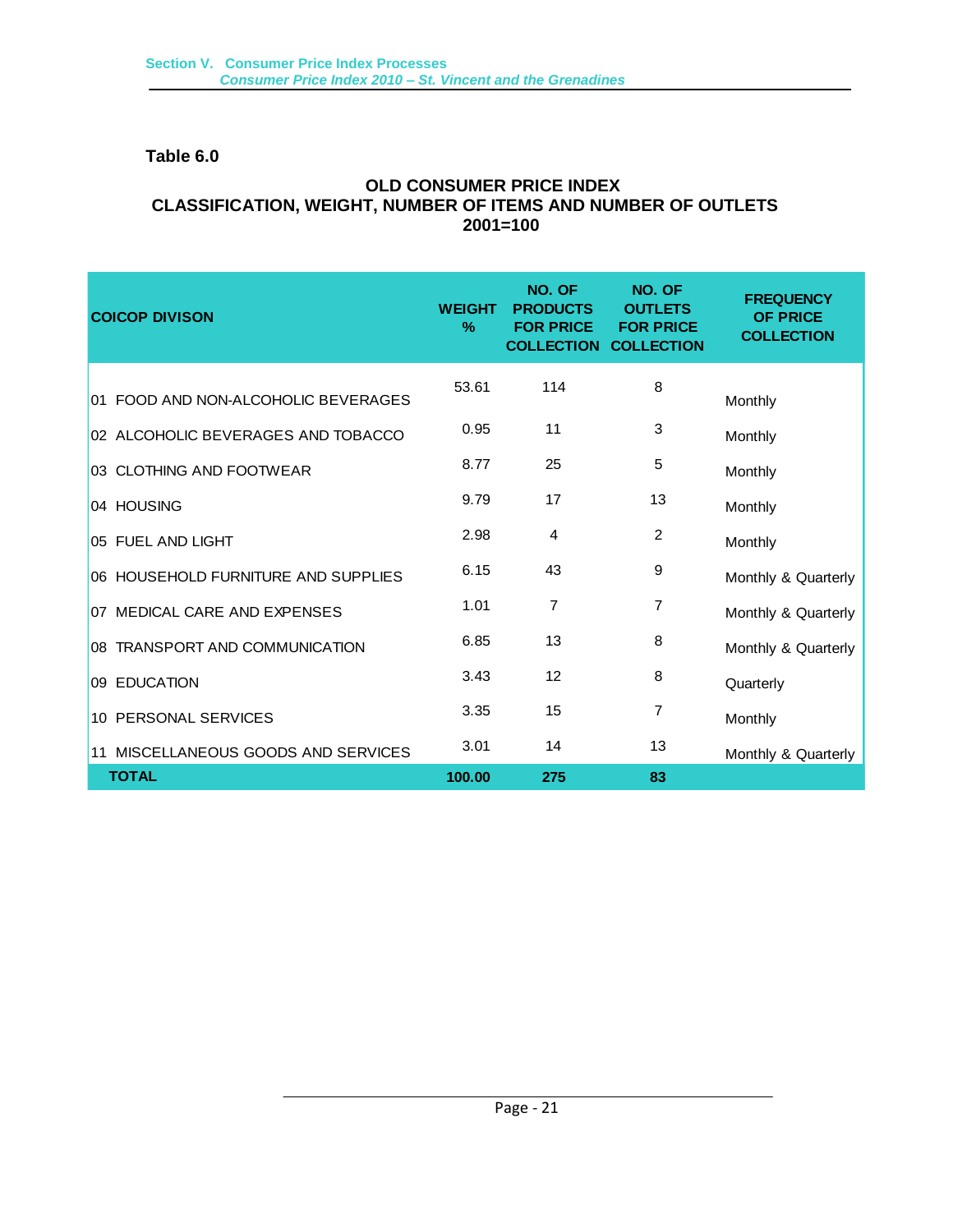### VI. SOURCES AND METHODS

### <span id="page-27-1"></span><span id="page-27-0"></span>COMPUTATION OF THE CPI

The CPI is generally compiled at two levels (i) the elementary level using an equally-weighted geometric mean (Jevons) index and (ii) the weighted higher level using a geometric aggregate (Cobb-Douglas) index.

After the prices are collected, price changes from the previous month are calculated for each price variety. These price relatives are used to calculate each of the item level indexes using a geometric average formula (Jevons) as follows:

**Box 2: Geometric Average Formula (Jevons)**

Item<sup>t</sup><sub>j</sub> = Item<sup>t-1</sup><sub>j</sub> × 
$$
\prod_{i=1}^{N} \left( \frac{p_i^{t}}{p_i^{t-1}} \right)^{1/N}
$$

Where:  $p_i^t$  refers to the price in the current month (*t*)

 $p_i^{t-1}\;$  refers to the price in the previous month

 $\mathop{\rm Item^{t-1}_{j}}$  refers to the previous month's item index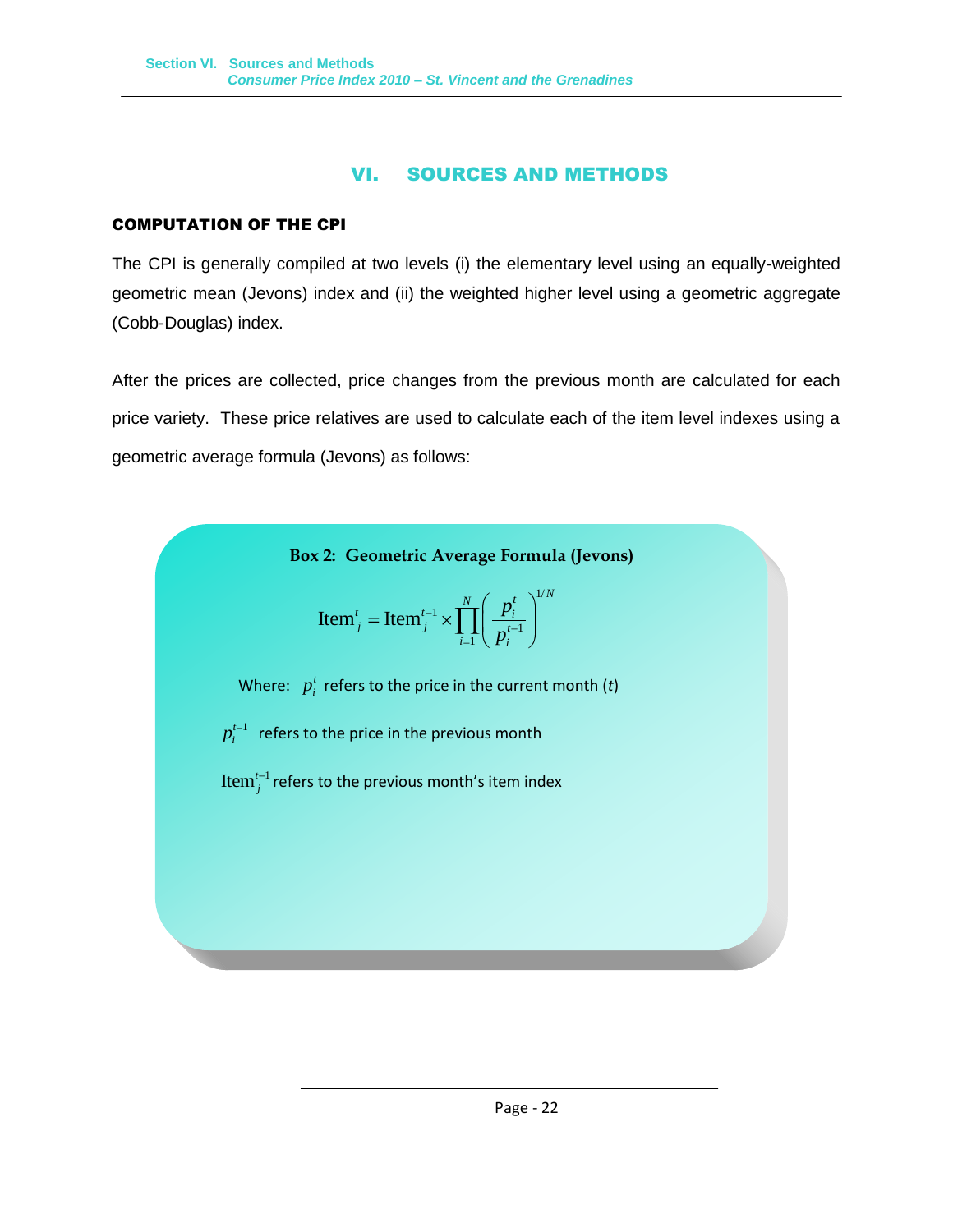Once the item indices are calculated the higher level indices for divisions are compiled. The weights used to combine the item indices to derive the total CPI are taken directly from the recent HBES conducted in 2007/2008. The base price reference period when the index is 100 is January 2010 (Jan 2010 = 100). The Cobb-Douglas formula is used for the higher level indices:



$$
CPI_{Jan2010 \to t} = \prod_{j=1}^{M} \text{Item}_{j}^{t}^{W_{j}^{2008}}
$$

Where: Item<sup> $t$ </sup> refers to the item indexes in the current month  $(t)$ 

M is the number of items in the basket (187)

 $w_j^{2008}$ refers to the weight of item *j* in the 2007/08 HBES.

Next, the PIPS calculates weighted indices and percentage changes that show price changes for each category of item. The statistical officers review and analyze the data and prepare a written release that is made available to government agencies, the media, and the public. The entire process of reviewing, analyzing, and publishing the data is finished in about 4 weeks after the last data are collected.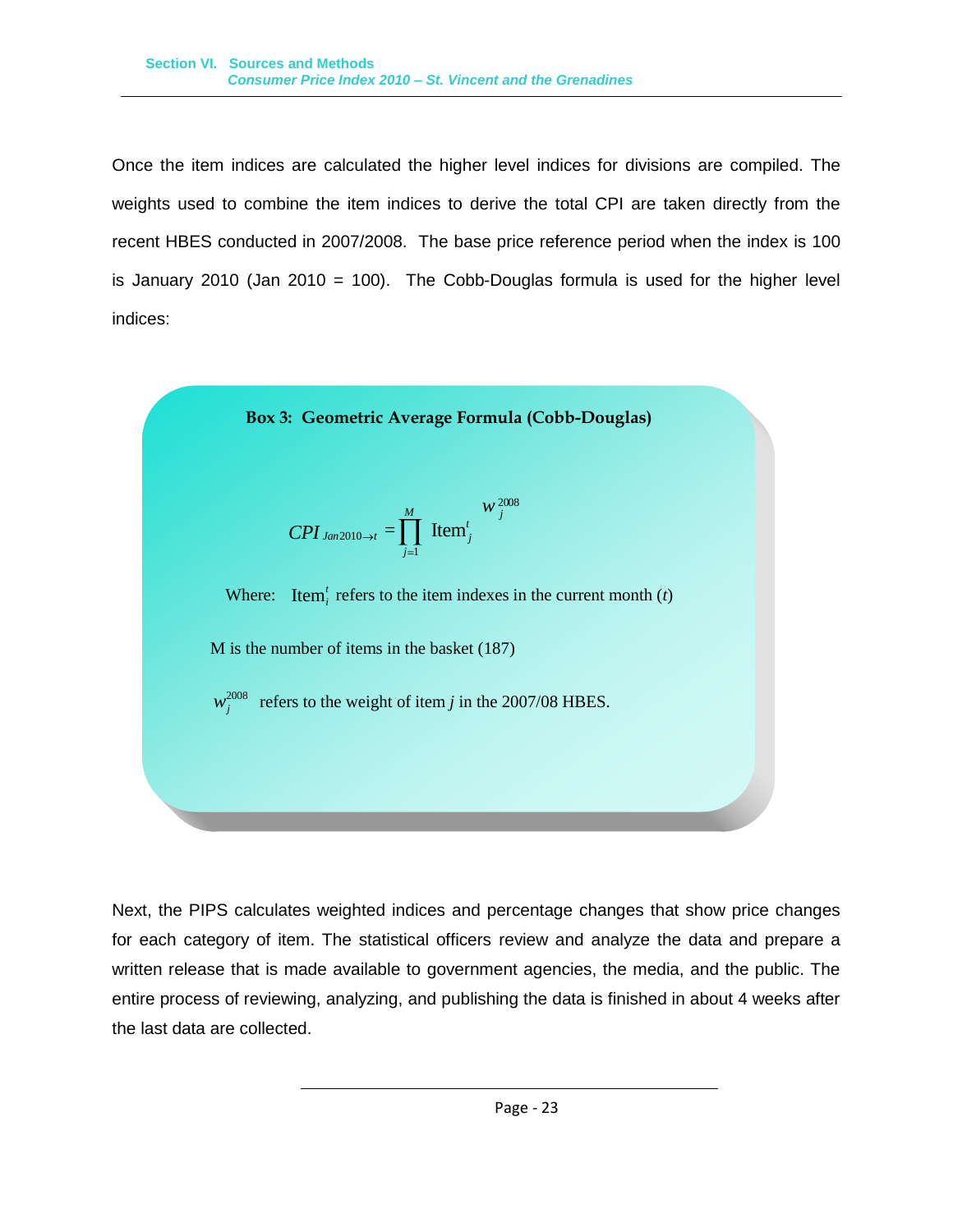### <span id="page-29-0"></span>MATCHED PRICE OBSERVATIONS AND IMPUTING MISSING PRICES

A price relative is calculated for each variety comprising the CPI basket. The calculation of price relatives would be simple if a complete set of price quotations were available for the current and previous month. In reality, this does not always happen. Quite often, some of the respondents are unable to provide a price for a particular variety because it is out of stock. Whenever a particular price observation is missing from either the previous month or the current month, the corresponding price observations are eliminated from the other period. This is equivalent to imputing the price of variety (1) in period (t) by the short-term price change of other varieties in the product group. This ensures that the price relatives are calculated on the basis of "matched observations", i.e., a consistent sample of price quotations in each period.

### <span id="page-29-1"></span>IMPUTING MISSING INDEXES

A missing price index is estimated using its parent index as the proxy, i.e., if a specific product's index in an outlet is missing due to the missing prices, the index of the product or item it belongs to will be taken to be representative. For higher levels, the next available index data in the same group or item for the missing index will be used. Holding missing prices for a variety constant by carrying the last observation forward (i.e., making the short-term price relative for that variety equal to 1.0) during a period of high inflation, would cause short-term distortions in the index. This is because it would understate inflation while the variety was unavailable and then show a large increase in the index when the variety becomes available. Furthermore, the price for the same variety in another outlet is not used to represent the missing price in this outlet. Thus, if the Coca-Cola price is missing in one particular outlet, another outlet's Coca-Cola price will not be used as a proxy. Instead the soft drink index in the same outlet will be taken to represent that of Coca-Cola.

Since parent-group price changes are always calculated as geometric mean changes, imputations are based on geometric means.

If no price is collected for any variety covered by a product (the prices for whole product are missing), its price relatives will be imputed using average price relatives from the item group of the missing price.

Page - 24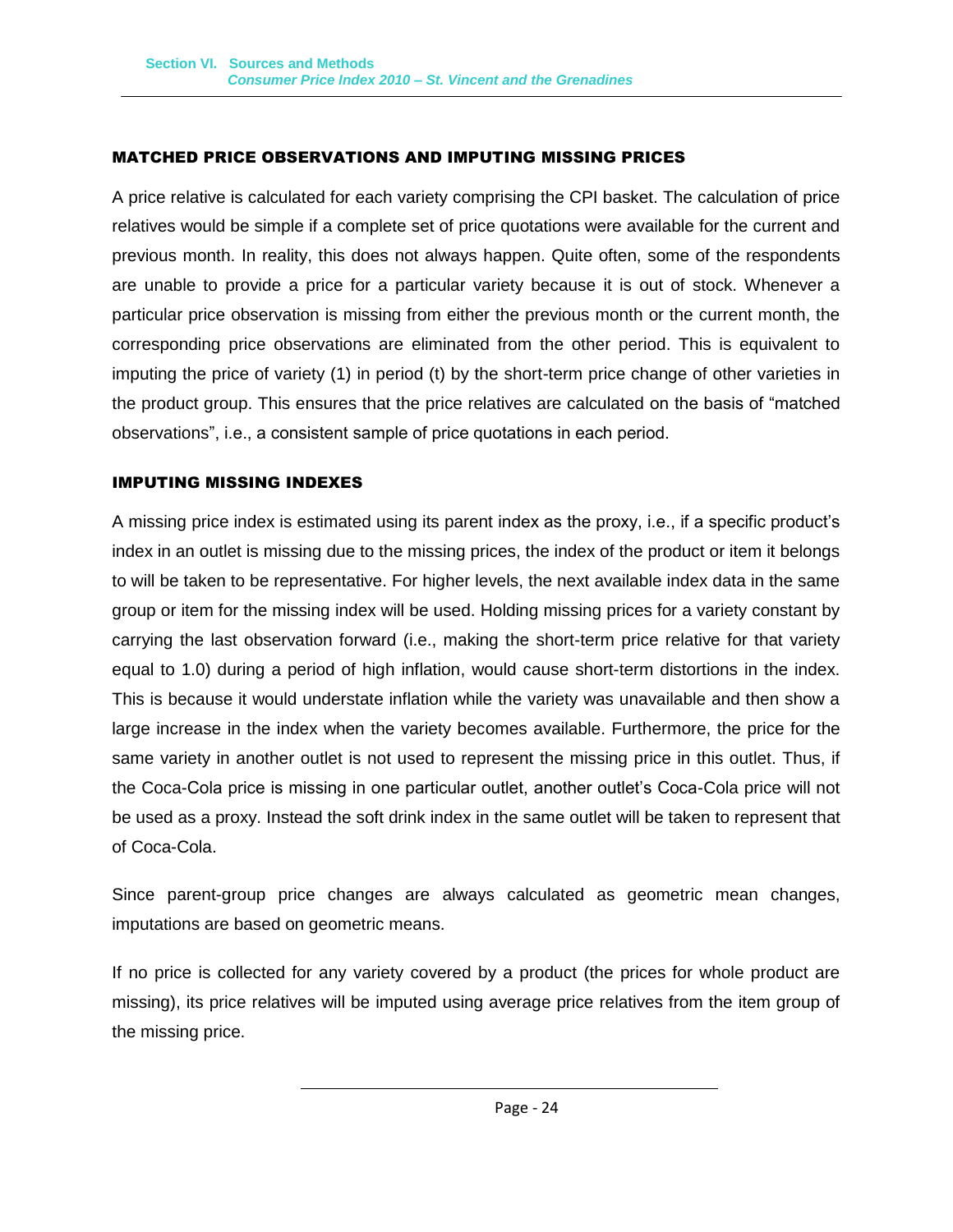### <span id="page-30-0"></span>DETECTION OF OUTLIERS

An outlier is an observation that is unusually large or small relative to the other values in a price relative data set. Outliers are the observations that appear to be inconsistent with the remainder of the collected data.

There are several possible sources for outliers:

- 1. The price quotation of a transaction or variety is observed, recorded, or entered into the computer incorrectly.
- 2. The price quotation comes from a different population, or the quality of that transaction/variety has changed.
- 3. The price quotation entered is correct, but represents a rare event or novel phenomenon.

Outliers occur when the relative frequency distribution of the data set is extremely skewed. Such distributions have a tendency to include extremely large or small observations.

Two procedures can be applied to identify the possible errors, when outliers are detected. The first one is a non-statistical procedure, which is to find whether a specific price observation falls outside some pre-specified acceptance interval. Generally, a 20 percent threshold is used to identify large and unusual changes when prices are first entered. The second procedure is a statistical measure in which three methods are implemented. In both cases outlier detection will not result in automatic deletion. Often price changes are undertaken after some time and the "pent-up" price changes are unusually large. To delete them would bias the index downwards. The outlier detection is to alert the compiler about a possible error that needs further investigation.

Three approaches for identifying outliers in the current period's prices are outlined below:

- Using Z-scores
- Box Plot Method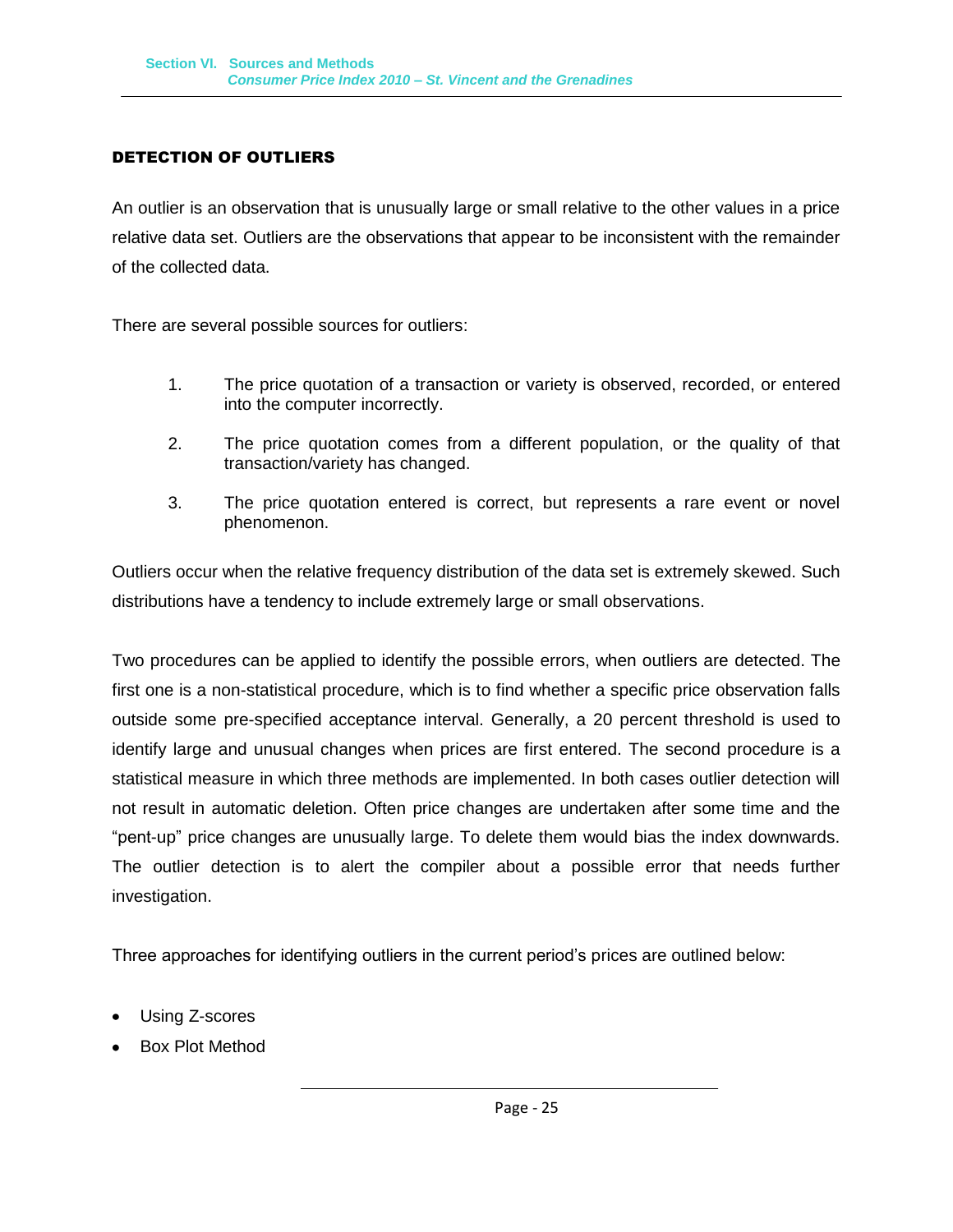• Log-normal Method

### <span id="page-31-0"></span>METHOD OF USING Z-SCORES

In a Z-score test, the mean and standard deviation of the entire data set are used to obtain a Zscore for each data point, according to following formula:

$$
Z_i = \frac{(x_i - \overline{x})}{s}
$$

Where  $\bar{x}$  is the arithmetic mean and  $\bar{s}$  the standard deviation, i.e.

$$
s = \sqrt{\frac{\sum_{i=1}^{n} (x_i - \bar{x})^2}{n - 1}}
$$

If the observations have a bell shaped distribution (normal distribution), the interval from  $\bar{x}$  - s to  $\bar{x}+s$  will contain approximately 68% of the measurements; the interval from  $\bar{x}-2s$  to  $\bar{x}$ +2*s* will contain approximately 95% of the measurements, and the interval from  $\bar{x}$ -3*s* to  $\bar{x}$ +3*s* will contain approximately all of the measurements.

The Z-score method may be biased if both the mean and standard deviation are affected by the outliers.

### <span id="page-31-1"></span>BOX PLOTS METHODS

Another procedure for detecting outliers is to construct box plots of the price relatives data. They make no distributional assumptions and, since they rely on the median and quartiles as parameters, the method of detection is not influenced by the outliers themselves. Below are the steps implemented in constructing the box plots for the software.

• The median M, lower and upper quartiles,  $Q_L$  and  $Q_U$ , and the inter-quartile range, IQR=  $Q_{U}$  -  $Q_{L}$  are calculated for the data set.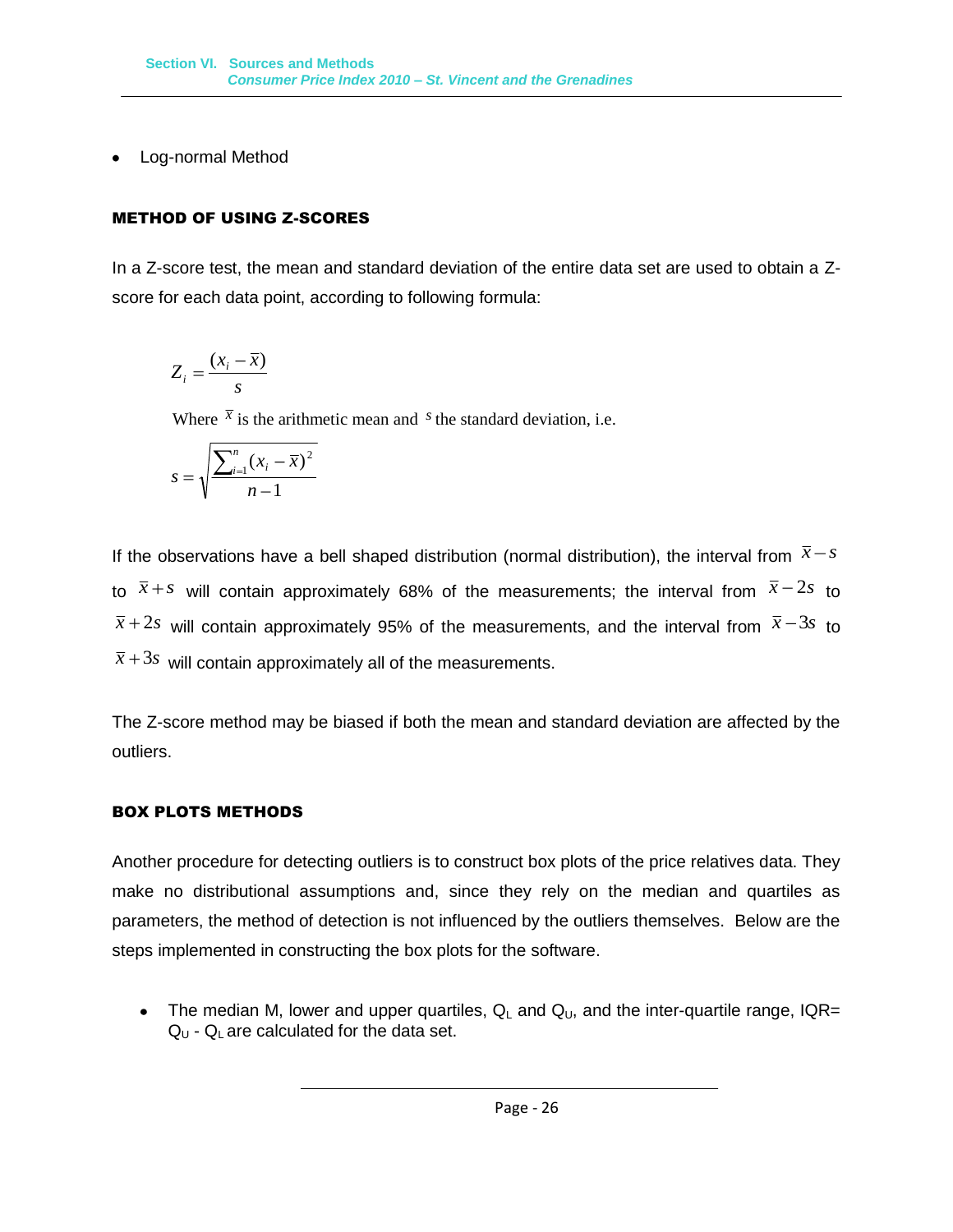Two sets of limits on the box plot are constructed: inner fences are located a distance below  $Q_L$  and above  $Q_U$ ; outer fences are located a distance of below  $Q_L$  and above  $Q_U$ .

Observations that fall between the inner and outer fences are called "suspect" outliers.

### <span id="page-32-0"></span>LOG-NORMAL METHOD

Another method used to identify the possible errors and outliers is to use 2 standard deviations from the log-normal distribution, excluding price relatives of 100 (no change of prices from previous to current period). It takes the natural logarithms of price relatives data, which is assumed log-normally distributed. The standard deviation and mean of the log of all price relatives in the sample are calculated. Those price relatives that fall outside of 2 standard deviations (with 95% confidence level) are considered as possible outliers.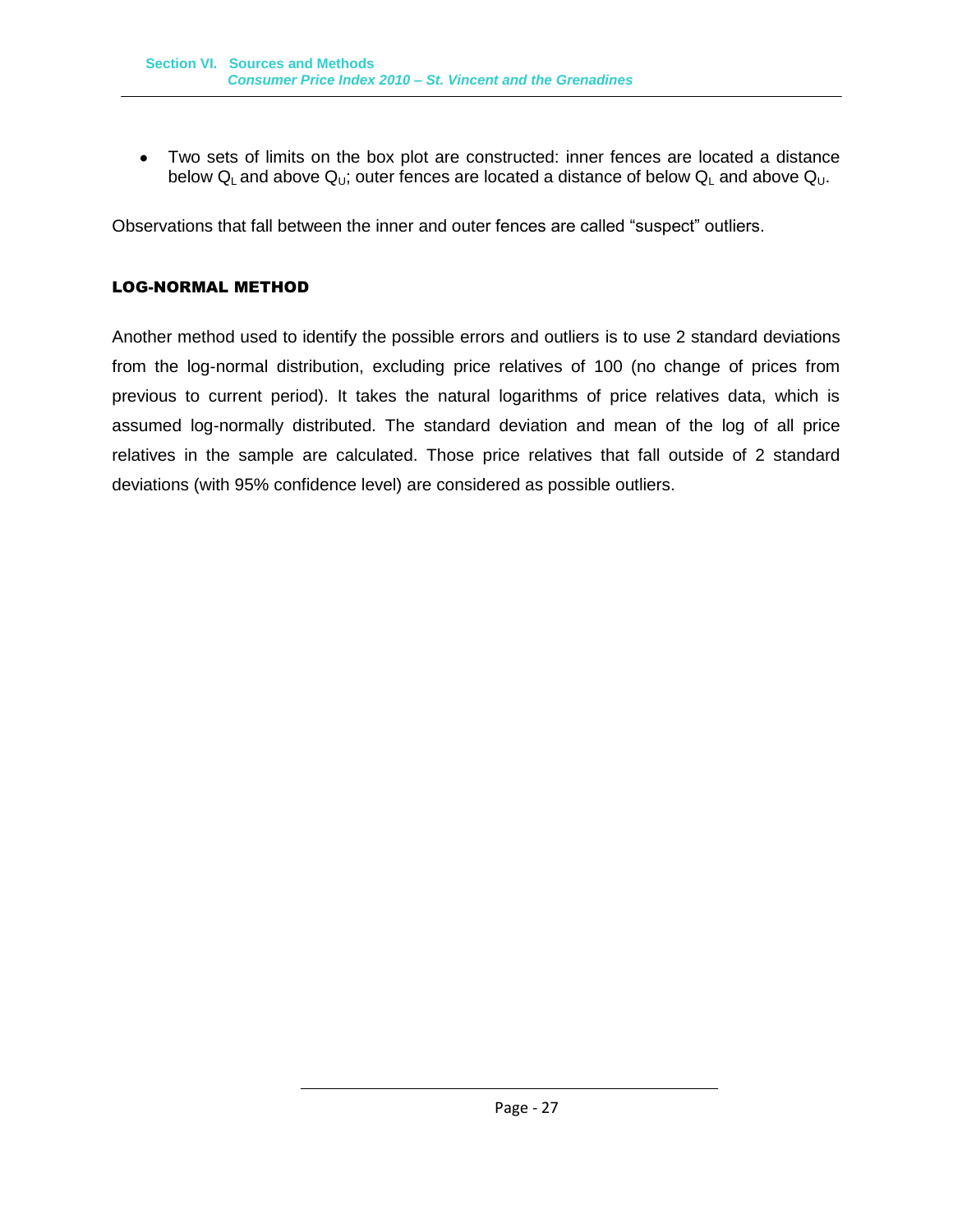### VII. APPLICATION OF THE CONSUMER PRICE INDEX

<span id="page-33-0"></span>The Consumer Price Index is used by many employers and agencies for the adjustment of wages and salaries, by labour unions in collective bargaining, by economist as a gauge for assessing the current performance of the economy and by government in formulating and evaluating many economic policies. In addition, extensive use is made of the CPI series by researchers, students and institutions.

One of the major uses of the CPI is to measure inflation. Inflation is expressed as a percentage and is calculated as the change in the current index over the same period index of the last year. For example, the rate of inflation for the period February 2006 compared to February 2005 was 2.60 percent. This was computed by taking the index of "All Items" for February 2006 (82.83) and dividing it by the All Items index for February 2005 (80.73) and multiplying by 100.

To determine the effect of inflation on a nominal value, it is necessary to deflate the value by the index prevailing at the time. The following table is an example of the application of the CPI showing the effects of inflation on EC\$ 100.00.

| <b>YEARS</b> | <b>NOMINAL</b><br><b>VALUE</b><br>(EC\$) | <b>CONSUMER</b><br><b>PRICE INDEX</b><br>$2005 = 100$ | <b>REAL</b><br><b>VALUE</b><br>EC\$ |
|--------------|------------------------------------------|-------------------------------------------------------|-------------------------------------|
| 2005         | 100.00                                   | 100.00                                                | 100.00                              |
| 2006         | 100.00                                   | 105.08                                                | 95.17                               |
| 2007         | 100.00                                   | 109.15                                                | 91.62                               |
| 2008         | 100.00                                   | 117.90                                                | 84.82                               |
| 2009         | 100.00                                   | 117.55                                                | 85.07                               |

**PURCHASING POWER OF EC\$ 100.00 2005 -2009**

### **Table 7.0**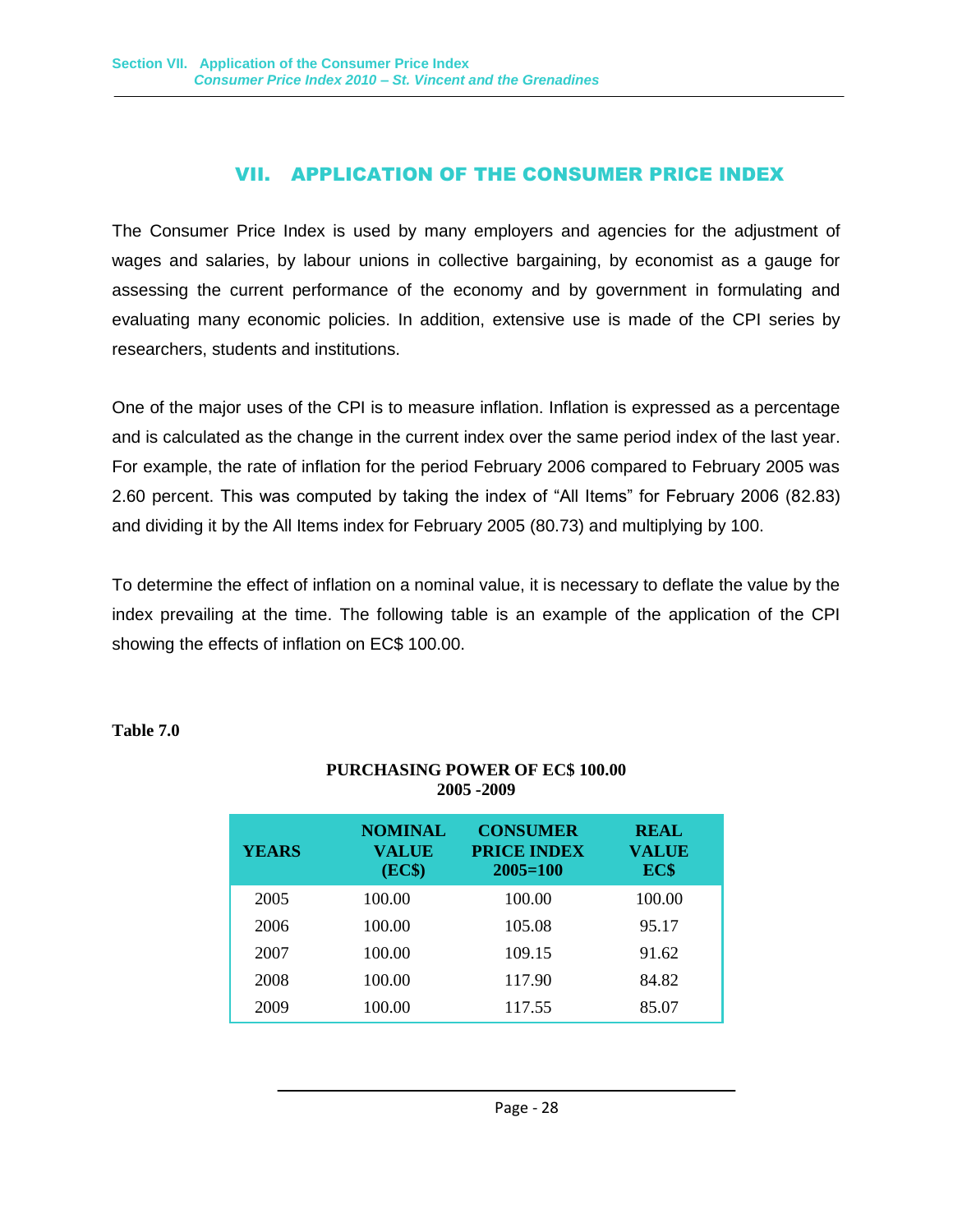As shown in table 7.0, in 2005 a one hundred dollar, which had the purchasing power of buying a fixed amount of goods and service, will no longer have that purchasing power in 2009, the real value of that EC\$ 100.00 is EC\$ 85.07, which means that the consumer will have to adjust the goods and services consumed, or find an additional amount of money.

### <span id="page-34-0"></span>COMPUTATION OF AVERAGE PRICES

The average price method used in the new CPI price computation is based on the geometric average and not the arithmetic average which was previously used in computing the average price in the old CPI. The geometric average is preferred since it is not as affected by extreme values (that is items with large price variance).

### **Table 8.0**

| <b>ITEM</b>                 | A    | <b>OUTLET PRICE</b><br>В | $\mathbf C$ | Arithmetic Geometric<br>Average | <b>Average</b> |
|-----------------------------|------|--------------------------|-------------|---------------------------------|----------------|
| Milk (powdered) (Lb)        | 5.99 | 5.65                     | 7.00        | 6.21                            | 6.19           |
| English Potatoes (Lb)       | 2.15 | 2.00                     | 2.65        | 2.27                            | 2.25           |
| Corned beef $(12 oz tin)$   | 5.09 | 5.00                     | 5.65        | 5.25                            | 5.24           |
| Chicken (leg quarters) (Lb) | 2.08 | 2.45                     | 3.75        | 2.76                            | 2.67           |

### **Computation of average prices using arithmetic and geometric mean**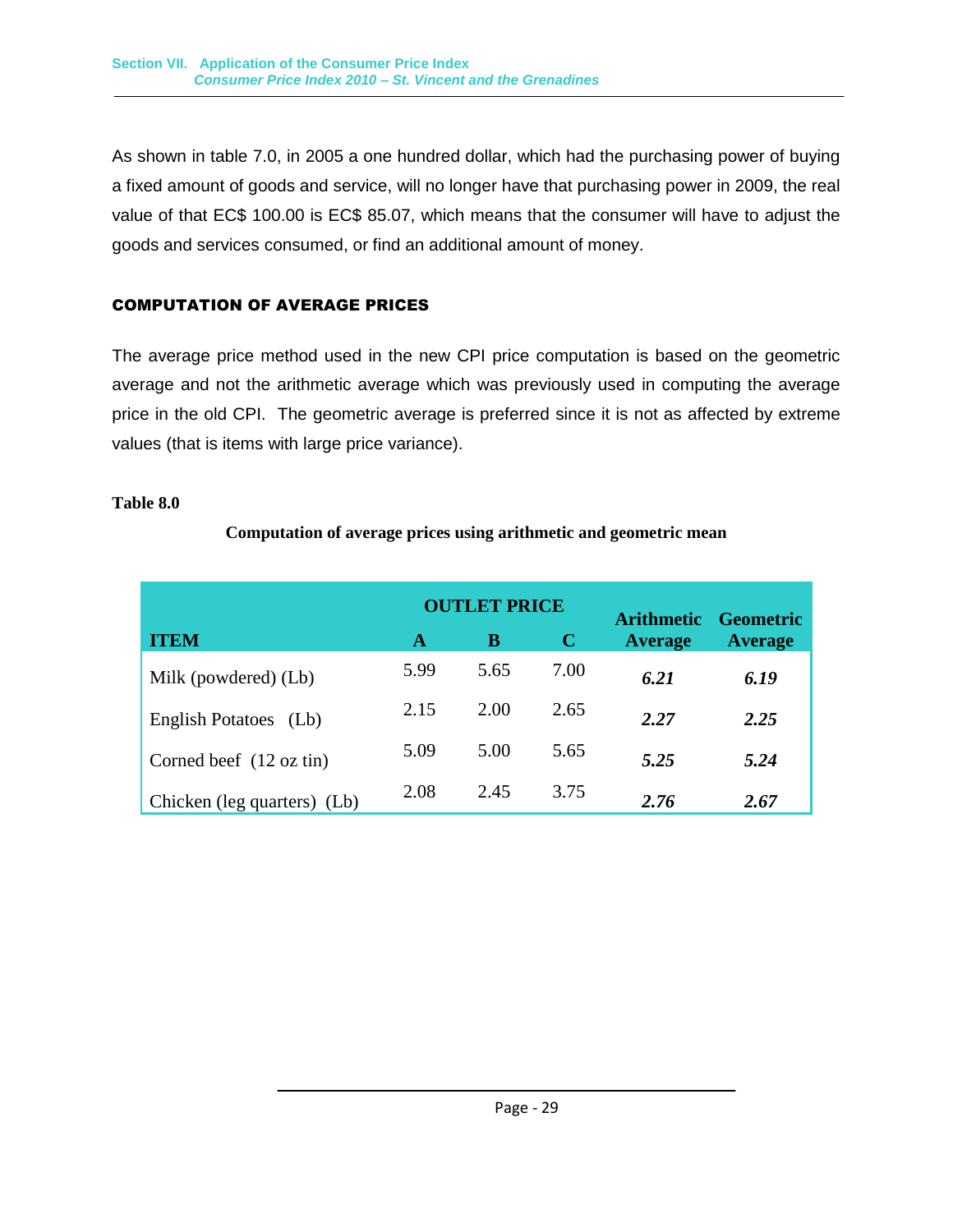### **Table 9.0**

### **CHANGES IN THE CONSUMER PRICE INDEX OVER THE PAST THREE YEARS**

|              |                                                            |               |                    |                    |                    |                    | PERCENTAGES CHANGE                 |                                    |                                    |
|--------------|------------------------------------------------------------|---------------|--------------------|--------------------|--------------------|--------------------|------------------------------------|------------------------------------|------------------------------------|
| <b>CODES</b> | <b>GROUPS</b>                                              | <b>WEIGHT</b> | <b>FEB</b><br>2010 | <b>FEB</b><br>2009 | <b>FEB</b><br>2008 | <b>JAN</b><br>2010 | <b>FEB 2010</b><br><b>FEB 2009</b> | <b>FEB 2009</b><br><b>FEB 2008</b> | <b>FEB 2010</b><br><b>JAN 2010</b> |
|              | <b>ALL ITEMS</b>                                           | 100.00        | 100.05             | 100.84             | 95.75              | 100.00             | $-0.79$                            | 5.09                               | 0.05                               |
| 01           | FOOD AND NON-ALCOHOLIC<br><b>BEVERAGES</b>                 | 21.91         | 99.76              | 102.77             | 93.17              | 100.00             | $-2.88$                            | 9.60                               | $-0.11$                            |
| 02           | ALCOHOLIC BEVERAGES AND<br><b>TOBACCO</b>                  | 3.87          | 99.92              | 97.16              | 92.86              | 100.00             | 2.23                               | 4.30                               | $-0.61$                            |
| 03           | <b>CLOTHING AND FOOTWEAR</b>                               | 3.22          | 98.43              | 99.93              | 98.50              | 100.00             | $-1.50$                            | 1.43                               | $-1.57$                            |
| 04           | HOUSING, WATER, ELECTRICITY,<br><b>GAS AND OTHER FUELS</b> | 30.06         | 100.31             | 97.91              | 102.89             | 100.00             | 2.40                               | -4.98                              | 0.31                               |
| 05           | HOUSEHOLD FURNITURE AND<br><b>FURNISHINGS</b>              | 6.59          | 100.08             | 100.11             | 96.20              | 100.00             | $-0.02$                            | 3.91                               | 0.09                               |
| 06           | <b>HEALTH</b>                                              | 1.79          | 100.00             | 91.95              | 85.41              | 100.00             | 8.05                               | 6.54                               | 0.00                               |
| 07           | <b>TRANSPORT</b>                                           | 11.84         | 100.74             | 91.15              | 101.78             | 100.00             | 9.59                               | $-10.63$                           | 0.74                               |
| 08           | <b>COMMUNICATION</b>                                       | 9.41          | 100.00             | 100.0              | 100.00             | 100.00             | 0.00                               | 0.00                               | 0.00                               |
| 09           | RECREATION AND CULTURE                                     | 3.81          | 99.22              | 99.99              | 100.88             | 100.00             | $-0.76$                            | $-0.89$                            | $-0.77$                            |
| 10           | <b>EDUCATION (EXPENSES)</b>                                | 1.32          | 100.00             | 96.99              | 93.98              | 100.00             | 3.01                               | 3.01                               | 0.00                               |
| 11           | RESTAURANT AND HOTELS                                      | 1.87          | 100.00             | 100.00             | 100.00             | 100.00             | 0.00                               | 0.00                               | 0.00                               |
| 12           | MISCELLANEOUS GOODS AND<br><b>SERVICES</b>                 | 4.31          | 99.85              | 99.26              | 96.40              | 100.00             | 0.50                               | 2.86                               | $-0.24$                            |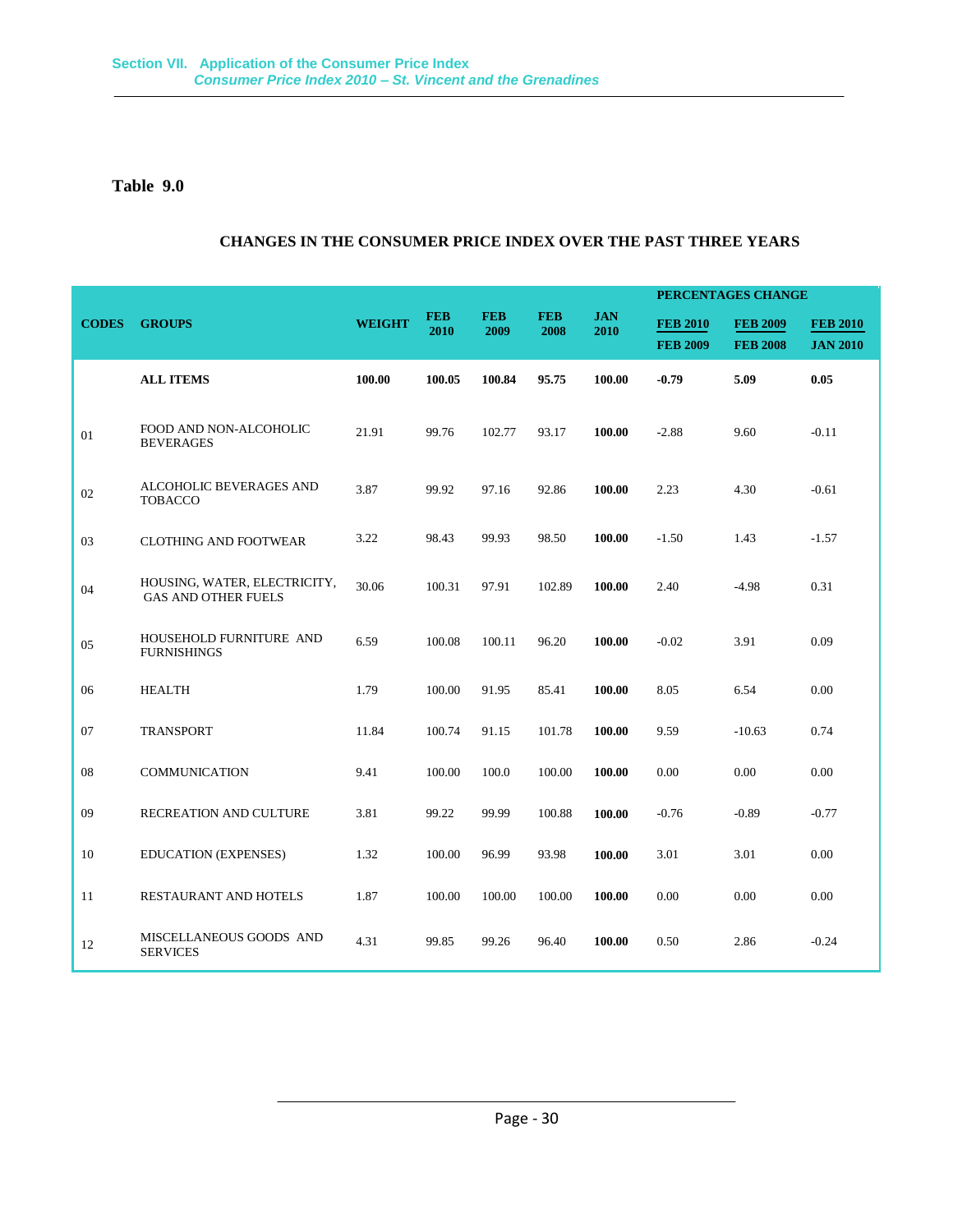### **Table 10.0**

### **AVERAGE RETAIL PRICE OF SELECTED ITEMS**

### **2002 – 2009**

|                            |                    | <b>AVERAGE RETAIL PRICES</b> |       |                |       |       |       |       |       |
|----------------------------|--------------------|------------------------------|-------|----------------|-------|-------|-------|-------|-------|
| <b>Item</b>                | Unit               | 2002                         |       | 2003 2004 2005 |       | 2006  | 2007  | 2008  | 2009  |
| Sandwich Loaf (white)      | each               | 2.25                         | 2.26  | 2.25           | 2.33  | 2.57  | 2.66  | 3.10  | 3.37  |
| Cream of Wheat             | 397g box           | 7.16                         | 6.66  | 7.11           | 6.61  | 6.23  | 6.70  | 7.15  | 7.96  |
| Beef-fresh                 |                    | 10.00                        | 10.00 | 10.00          | 11.33 | 12.00 | 13.34 | 14.13 | 14.18 |
| Pork-Fresh                 | lb                 | 5.00                         | 5.00  | 5.00           | 5.75  | 6.13  | 7.21  | 8.62  | 8.47  |
| Chicken -wings             | lb                 | 2.27                         | 2.28  | 2.67           | 2.87  | 2.92  | 3.47  | 4.11  | 3.83  |
| Chicken - legs             | lb                 | 3.04                         | 2.68  | 3.31           | 3.68  | 3.73  | 3.65  | 3.72  | 3.87  |
| Chicken - backs            | lb                 | 0.85                         | 0.84  | 0.91           | 1.06  | 1.11  | 1.10  | 1.30  | 1.41  |
| Fish - fresh (Jacks)       | lb                 | 2.88                         | 2.88  | 3.00           | 3.00  | 3.96  | 3.75  | 4.00  | 4.00  |
| Fish - fresh (Robin)       | <b>lb</b>          | 3.00                         | 2.71  | 3.08           | 3.88  | 4.00  | 4.50  | 5.33  | 4.50  |
| Codfish                    | lb                 | 7.00                         | 7.22  | 7.41           | 8.18  | 9.29  | 10.18 | 11.06 | 10.60 |
| Sardines - canned          | 106g tin           | 1.84                         | 1.89  | 1.93           | 1.97  | 2.20  | 2.48  | 2.66  | 2.69  |
| Corned Beef - canned       | 12 oz tin          | 3.33                         | 3.15  | 3.42           | 3.59  | 4.20  | 4.23  | 4.16  | 4.92  |
| Cooking Margarine          | Tub                | 3.90                         | 4.09  | 4.35           | 4.48  | 4.65  | 4.75  | 5.48  | 6.74  |
| Cheese                     | lb                 | 6.48                         | 5.76  | 7.08           | 8.88  | 9.35  | 10.94 | 13.66 | 10.53 |
| Eggs                       | Doz                | 4.96                         | 5.40  | 5.99           | 5.50  | 6.03  | 6.96  | 8.09  | 7.64  |
| Milk-powdered (full cream) | lb                 | 3.25                         | 3.40  | 4.02           | 4.57  | 4.60  | 6.48  | 7.94  | 5.55  |
| Milk - evaporated          | 410g tin           | 1.94                         | 1.94  | 1.96           | 2.10  | 2.20  | 2.28  | 2.50  | 2.59  |
| Milk - condensed           | $397g \text{ tin}$ | 2.38                         | 2.40  | 2.43           | 2.47  | 2.55  | 2.56  | 2.85  | 3.04  |
| Cooking Oil                | Litre              | 5.86                         | 5.91  | 6.03           | 6.30  | 6.22  | 6.70  | 7.36  | 8.89  |
| Tomato Ketchup             | 750ml              | 5.09                         | 5.11  | 5.11           | 5.21  | 5.42  | 4.75  | 4.86  | 5.11  |
| Salt (fine - loose)        | <b>lb</b>          | 0.45                         | 0.45  | 0.45           | 0.50  | 0.58  | 0.60  | 0.55  | 0.61  |
| Grapefruit Juice           | 19 oz Tin          | 3.58                         | 3.58  | 3.67           | 3.94  | 4.58  | 5.27  | 5.31  | 5.75  |
| Orange Juice               | 19 oz Tin          | 3.59                         | 3.59  | 3.69           | 3.96  | 4.63  | 5.45  | 5.83  | 5.96  |
| Brown sugar                | lb                 | 0.82                         | 0.82  | 0.82           | 0.82  | 0.82  | 0.86  | 0.91  | 0.99  |
| Flour-loose                | <sup>1</sup>       | 0.75                         | 0.76  | 0.76           | 0.76  | 0.74  | 0.77  | 1.09  | 1.22  |
| Rice                       | <b>lb</b>          | 0.96                         | 0.96  | 0.97           | 0.96  | 0.97  | 1.00  | 1.36  | 1.75  |
| Yeast                      | $1/4$ lb Pkg       | 3.07                         | 3.05  | 3.14           | 3.15  | 3.12  | 3.39  | 3.25  | 3.21  |

Page - 31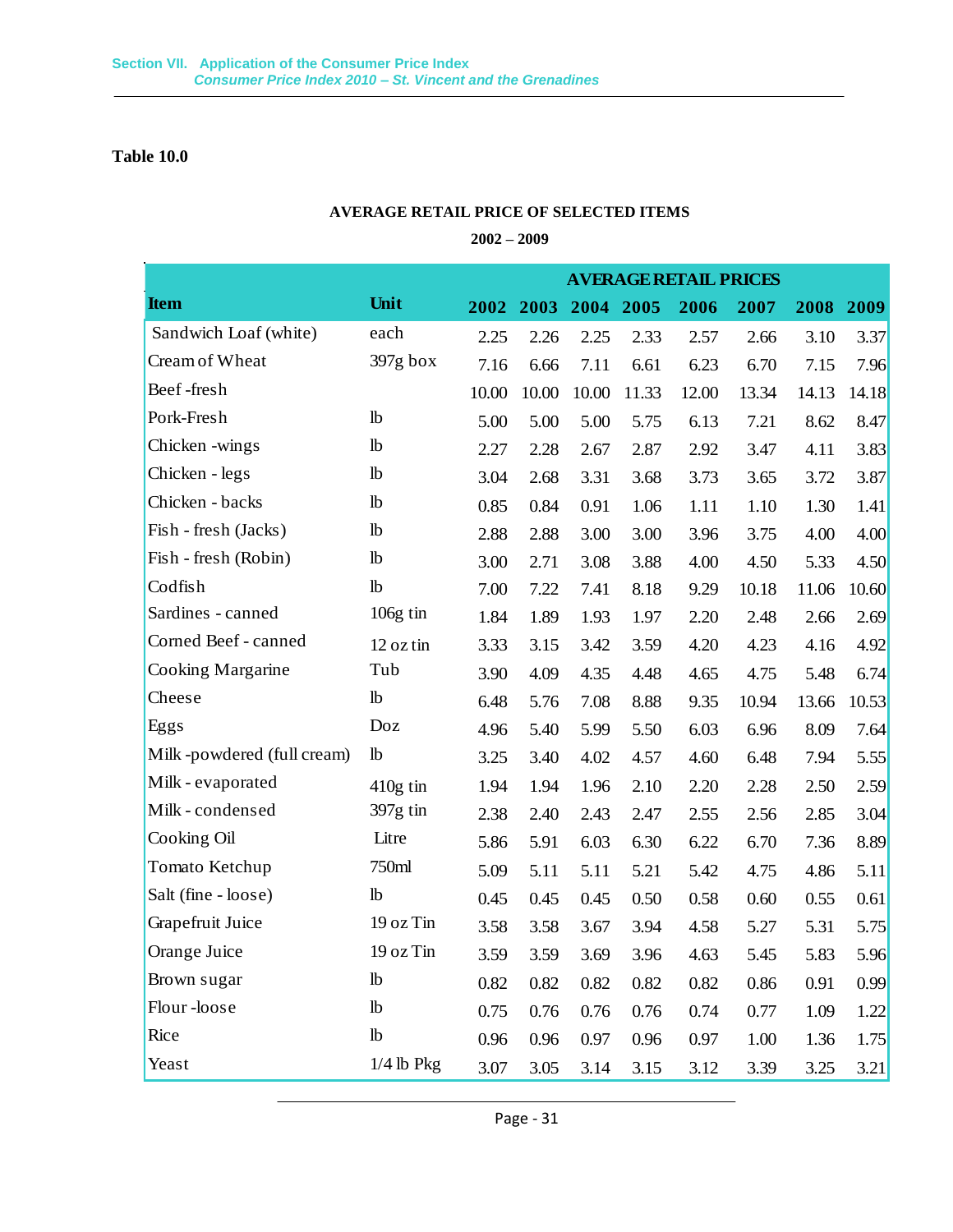**Table 10.0 Cont'd**

### **AVERAGE RETAIL PRICE OF SELECTED ITEMS**

### **2002 – 2009**

|                         |               |       | <b>AVERAGE RETAIL PRICES</b> |           |       |        |        |        |       |  |  |
|-------------------------|---------------|-------|------------------------------|-----------|-------|--------|--------|--------|-------|--|--|
| <b>Item</b>             | Unit          | 2002  | 2003                         | 2004 2005 |       | 2006   | 2007   | 2008   | 2009  |  |  |
| Bananas - ripe          | Each          | 0.38  | 0.39                         | 0.52      | 0.50  | 0.47   | 0.50   | 0.46   | 0.26  |  |  |
| Carrots                 | lb            | 2.95  | 3.28                         | 3.44      | 3.95  | 4.01   | 3.93   | 4.19   | 4.08  |  |  |
| Eddoes                  | lb            | 1.26  | 1.49                         | 1.43      | 1.52  | 1.50   | 1.78   | 2.06   | 1.77  |  |  |
| Dasheens                | lb            | 1.49  | 1.38                         | 1.50      | 1.44  | 1.62   | 1.57   | 1.94   | 1.83  |  |  |
| <b>Sweet Potatoes</b>   | lb            | 1.24  | 1.60                         | 1.38      | 1.71  | 1.52   | 1.61   | 1.79   | 1.79  |  |  |
| Oranges                 | Each          | 0.53  | 0.54                         | 0.44      | 0.57  | 0.58   | 0.57   | 0.78   | 0.67  |  |  |
| Onions                  | lb            | 1.42  | 1.45                         | 1.63      | 1.67  | 1.83   | 2.44   | 2.13   | 1.97  |  |  |
| Tomatoes                | lb            | 4.01  | 3.99                         | 4.77      | 5.23  | 4.85   | 4.52   | 4.62   | 4.52  |  |  |
| Rum - local (white)     | 750 ml Bot    | 15.30 | 15.30                        | 15.30     | 17.76 | 17.98  | 19.39  | 21.65  | 25.80 |  |  |
| Beer - local            | 280 ml Bot    | 2.50  | 2.50                         | 2.50      | 2.60  | 2.60   | 3.30   | 3.51   | 3.59  |  |  |
| Malta                   | 310 ml bot    | 3.00  | 3.00                         | 3.00      | 3.10  | 3.10   | 4.01   | 4.62   | 4.75  |  |  |
| Men's long sleeve shirt | Each          | 48.87 | 46.95                        | 46.78     | 49.95 | 49.95  | 54.95  | 54.95  | 54.95 |  |  |
| Underwear (ladies)      | Each          | 8.70  | 7.78                         | 6.95      | 6.95  | 6.95   | 5.00   | 5.00   | 5.00  |  |  |
| Dress material -linen   | Yard          | 16.95 | 16.95                        | 14.95     | 13.95 | 13.95  | 14.00  | 14.70  | 15.28 |  |  |
| Galvanise Sheet         | Foot          | 3.45  | 3.73                         | 3.73      | 4.20  | 4.77   | 4.90   | 5.35   | 6.47  |  |  |
| Oil Paint               | Gal           | 84.41 | 83.97                        | 82.21     | 83.18 | 83.85  | 87.18  | 86.69  | 87.42 |  |  |
| Lumber (dressed pine)   | <b>Bd</b> Ft  | 2.91  | 2.93                         | 2.97      | 2.91  | 2.83   | 3.12   | 3.28   | 3.27  |  |  |
| Cement                  | 94 lb bag     | 13.50 | 13.50                        | 13.58     | 13.99 | 16.68  | 19.06  | 20.35  | 21.46 |  |  |
| Kerosene                | Gal           | 6.00  | 6.00                         | 6.00      | 9.00  | 11.00  | 12.00  | 13.27  | 8.82  |  |  |
| LPG (cooking Gas)       | 20lb Cyl      | 30.00 | 30.00                        | 30.00     | 30.00 | 33.75  | 35.00  | 35.00  | 35.00 |  |  |
| Electricity             | <b>120KWH</b> | 75.77 | 79.43                        | 83.08     | 94.38 | 101.31 | 102.56 | 123.74 | 93.52 |  |  |
| Frying Pan              | Each          | 39.95 | 39.95                        | 39.95     | 39.95 | 39.95  | 45.95  | 45.95  | 45.95 |  |  |
| Light bulb              | Each          | 2.91  | 2.42                         | 2.45      | 2.41  | 2.34   | 2.39   | 3.14   | 3.46  |  |  |
| Toilet Soap             | Each          | 1.76  | 1.84                         | 1.59      | 1.32  | 1.51   | 1.51   | 2.05   | 2.33  |  |  |
| <b>Toilet Paper</b>     | Each          | 0.97  | 0.96                         | 0.93      | 0.98  | 1.01   | 1.08   | 1.08   | 1.11  |  |  |
| Toothpaste              | Tube          | 5.51  | 5.50                         | 5.72      | 6.51  | 6.77   | 7.35   | 7.36   | 7.45  |  |  |